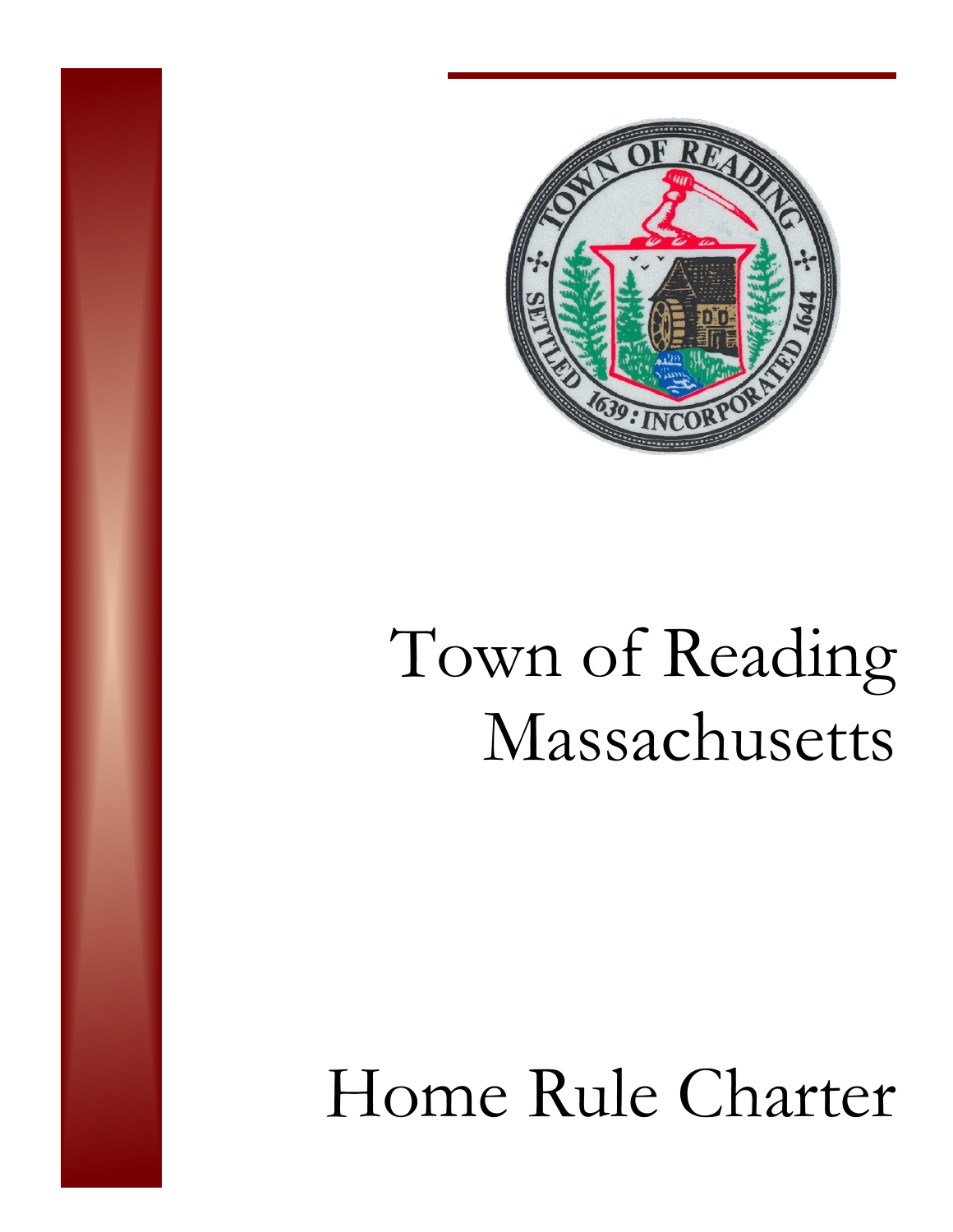**ARTICLE 1** 

# **Table of Contents**

# EXISTENCE, AUTHORITY AND DEFINITIONS

| 13 |  |
|----|--|
|    |  |
|    |  |
|    |  |

# ARTICLE 2 REPRESENTATIVE TOWN MEETING

| 2.1  |  |
|------|--|
| 2.2  |  |
| 2.3  |  |
| 2.4  |  |
| 2.5  |  |
| 2.6  |  |
| 2.7  |  |
| 2.8  |  |
| 2.9  |  |
| 2.10 |  |
| 2.11 |  |
| 2.12 |  |
| 2.13 |  |
| 2.14 |  |
| 2.15 |  |

# **ARTICLE 3**

# **ELECTED OFFICERS AND BOARDS**

| 3.2 |  |
|-----|--|
| 3.3 |  |
| 3.4 |  |
| 3.5 |  |
| 3.6 |  |

# **ARTICLE 4**

# **APPOINTED BOARDS AND COMMITTEES**

| 4.1  |  |
|------|--|
| 4.2  |  |
| 4.3  |  |
| 4.4  |  |
| 4.5  |  |
| 4.6  |  |
| 4.7  |  |
| 4.8  |  |
| 4.9  |  |
| 4.10 |  |
| 4.11 |  |
| 4.12 |  |
| 4.13 |  |
| 4.14 |  |
| 4.15 |  |
|      |  |

# **ARTICLE 5**

# **TOWN MANAGER**

| 5.1 |  |
|-----|--|
| 52  |  |
|     |  |
| 5.4 |  |
| 5.5 |  |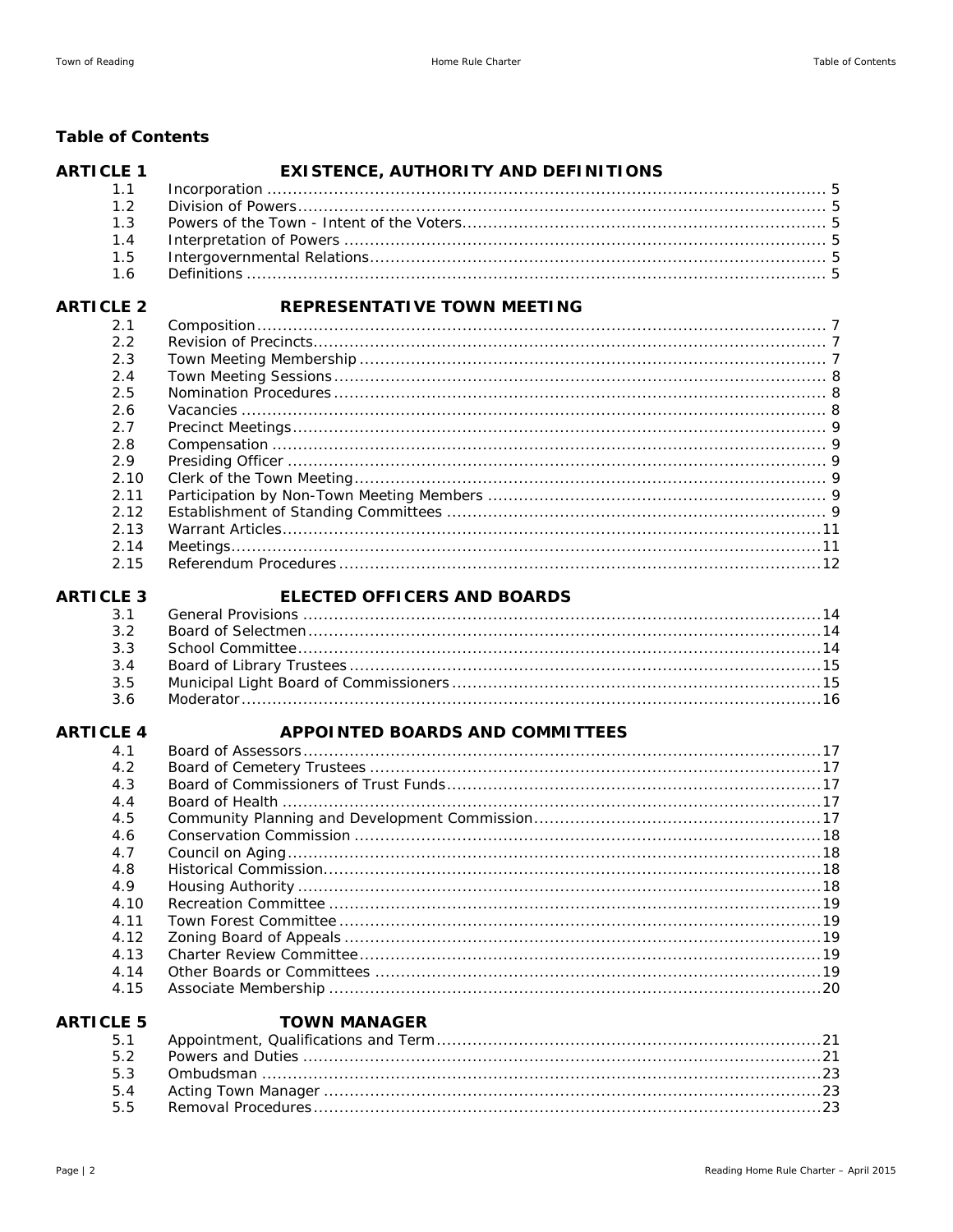### ADMINISTRATIVE ORGANIZATION **ARTICLE 6**  $\sim 10^{11}$  $\overline{a}$

| 6.1 |  |
|-----|--|
| 6.2 |  |
| 6.3 |  |
| 6.4 |  |
| 6.5 |  |
| 6.6 |  |

# **ARTICLE 7**

# BUDGET AND CAPITAL IMPROVEMENTS PROGRAM

| 7.2 |  |
|-----|--|
| 7.3 |  |
| 7.4 |  |
| 7.5 |  |
| 7.6 |  |
| 7.7 |  |

# **ARTICLE 8**

# **GENERAL PROVISIONS**

| 8.1  |  |
|------|--|
| 8.2  |  |
| 8.3  |  |
| 8.4  |  |
| 8.5  |  |
| 8.6  |  |
| 8.7  |  |
| 8.8  |  |
| 8.9  |  |
| 8.10 |  |
| 8.11 |  |
| 8.12 |  |
| 8.13 |  |
| 8.14 |  |
|      |  |

[Major Revisions of the Charter were conducted in 2015 - January 5, 2015 - Articles 7 and 8]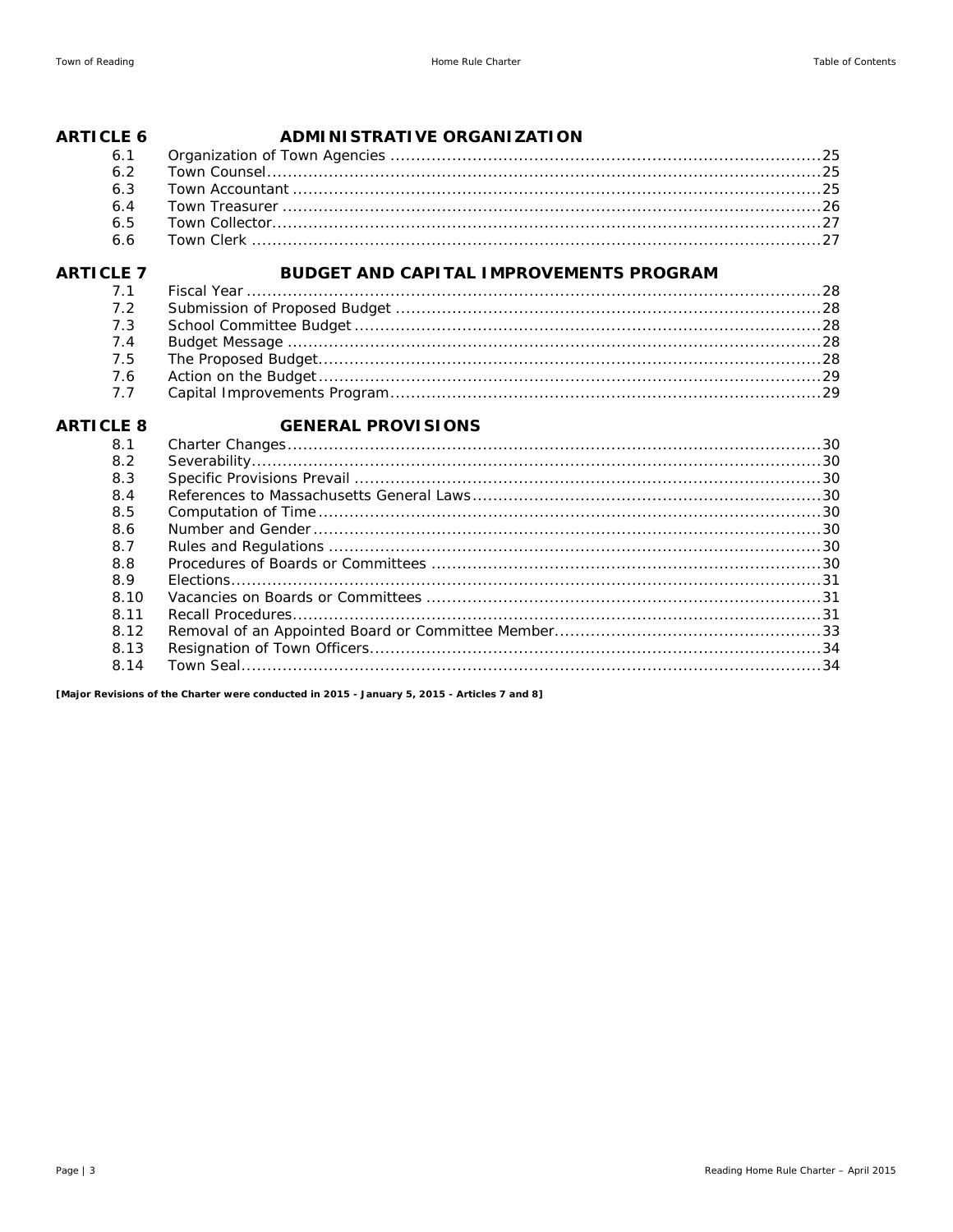# **Preamble**

We, the people of The Town of Reading, in order to re-establish our individual sovereignty with respect to the conduct of our local government and to take the fullest advantages inherent in the Home Rule Amendment to the Constitution of the Commonwealth of Massachusetts, do hereby adopt the following Home Rule Charter for the Town of Reading.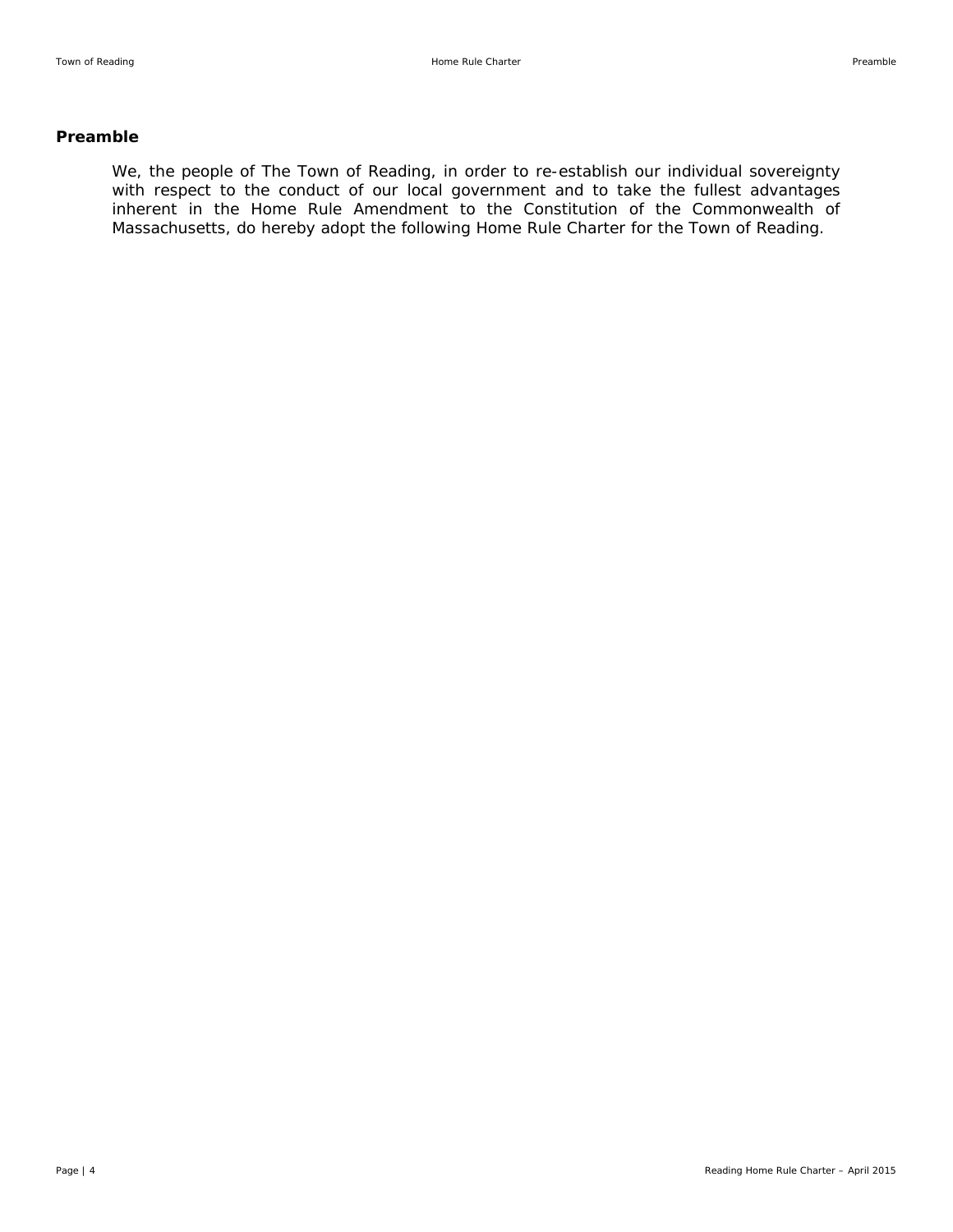# **ARTICLE 1 EXISTENCE, AUTHORITY AND DEFINITIONS**

# **1.1 Incorporation**

The inhabitants of the Town of Reading, within the territorial limits established by law, shall continue to be a body corporate and politic under the name "Town of Reading."

# **1.2 Division of Powers**

Authority for the management of all the fiscal, prudential and municipal affairs of the Town shall be vested in an executive branch headed by a Board of Selectmen and administered by a Town Manager. A representative Town Meeting shall exercise all legislative powers of the Town.

# **1.3 Powers of the Town - Intent of the Voters**

It is the intent and the purpose of the voters of the Town of Reading, through the adoption of the Charter, to secure for the Town all of the powers possible to secure under the Constitution and statutes of the Commonwealth of Massachusetts, as fully and as completely as though each such power were specifically and individually enumerated herein.

# **1.4 Interpretation of Powers**

The powers of the Town under the Charter shall be construed and interpreted liberally in favor of the Town, and the specific mention of any particular power is not intended to limit in any way the general powers of the Town as set forth in Section 1.3.

# **1.5 Intergovernmental Relations**

The Town, acting by and through its Board of Selectmen, may enter into agreements with any other unit of government to perform jointly or in cooperation, by contract or otherwise, any of its powers or functions.

# **1.6 Definitions**

Unless another meaning is clearly apparent from the manner in which the term is used, the following terms used in the Charter shall have the following meanings:

**Board or Committee** – The term "board or committee" shall mean any board, committee, commission, authority or council of the Town, however created, elected, appointed or otherwise constituted.

**Charter** – The term "Charter" shall mean the Town of Reading Home Rule Charter.

**Ex officio** - The term "*ex officio*" shall refer to a member of any board or committee who serves by virtue of his office or position. A person serving as an *ex officio* member on more than one board or committee shall not be required to take an additional oath of office to serve in such capacity.

**Library** – The term "Library" shall mean the Reading Public Library and any branch or branches thereof that may be established.

**Local News Medium** – The term "local news medium" shall mean a newspaper or other means or channel of information communication to which the general public has access within the Town.

**Majority Vote** - As applied to the Town Meeting, Committees thereof and precinct meetings, the term "majority vote" shall mean the affirmative vote of a majority of those present and voting provided that a quorum of the body is present. As applied to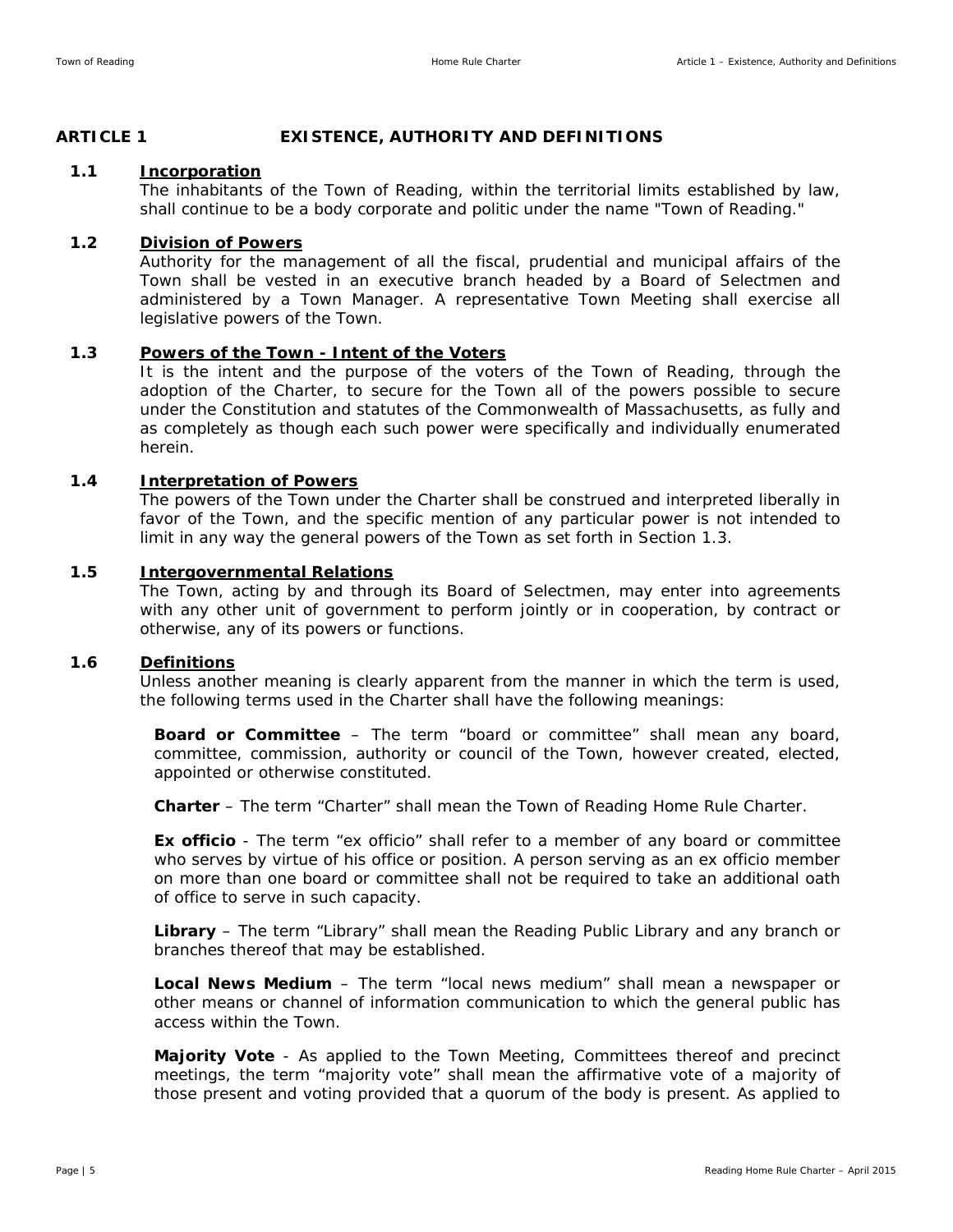all other boards or committees, the term shall mean the affirmative vote of a majority of the number of members specified in the Charter, Town Bylaw or other enabling vote or action creating such board or committee.

**Precinct** – The term "precinct" shall mean the areas into which the Town is divided for the purpose of electing Town Meeting Members.

**Town** - The term "Town" shall mean the Town of Reading.

**Town Agency** - The term "Town Agency" shall mean any board or committee, department or office of the Town, however created, elected, appointed or otherwise constituted.

**Town Meeting** - The term "Town Meeting" shall mean the representative Town Meeting of the Town, established by Article 2.

**Town Officer** - The term "Town Officer" shall mean an elected or appointed official of the Town who, in the performance of his duties of office, exercises some portion of the sovereign power of the Town, whether great or small; provided, however, that the term shall not include a Town Meeting Member; and provided further that a person may be a Town Officer whether or not he receives any compensation for his services.

**Voters** - The term "Voters" shall mean the registered voters of the Town.

**[Amended November 15, 2004 - Article 16 and approved by vote of the Town on April 5, 2005]**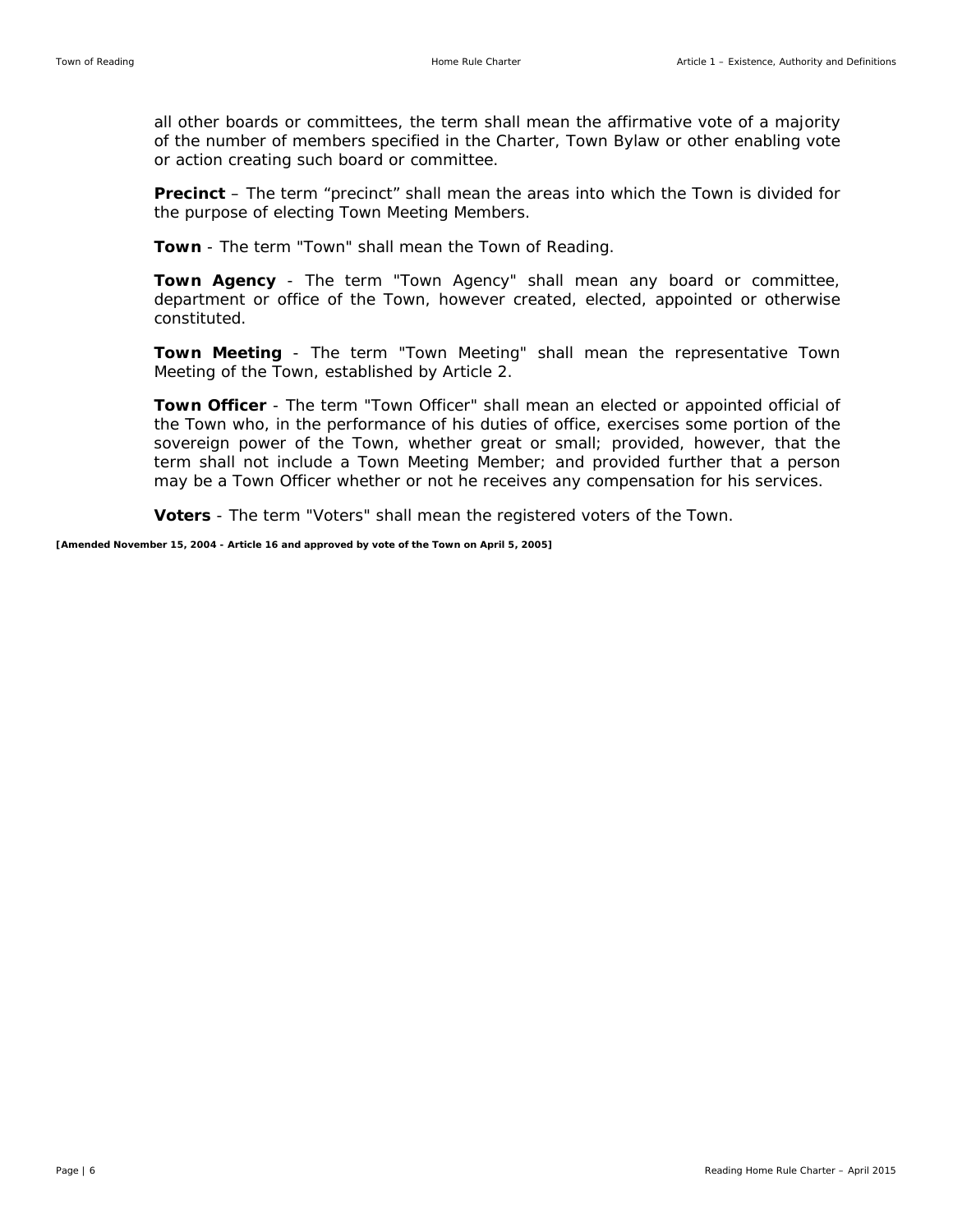# **ARTICLE 2 REPRESENTATIVE TOWN MEETING**

# **2.1 Composition**

The legislative body of the Town shall be a representative Town Meeting consisting of one hundred ninety-two (192) members from eight (8) precincts who shall be elected by the voters in each precinct.

Each precinct shall be equally represented in Town Meetings by members elected so that the term of office of one-third of the members shall expire each year.

# **2.2 Revision of Precincts**

When required by law or every ten (10) years, the Board of Selectmen shall review and, if necessary, re-divide the territory of the Town into eight (8) plainly designated precincts. The precincts shall be divided into as nearly an equal number of inhabitants as possible. The territory of each precinct shall be contiguous and as compact as possible. The territory of each precinct shall be defined, where reasonably possible, by the centerline of known streets or other well-defined limits.

Within ten (10) days of completing its review, the Board of Selectmen shall file a report with the Town Clerk and the Board of Registrars of Voters, showing any revisions to the precincts that are being made pursuant to this section. If revisions are being made, the report shall include a map showing the boundaries of each precinct and a list of its inhabitants' names and addresses. The Board of Selectmen shall also post the map and list in the Town Hall and in at least one public place in each precinct.

Any such precinct revision shall be effective on the date it is filed with the Town Clerk. The Town Clerk shall forthwith notify the Secretary of State of the revision in writing.

**[Amended November 15, 2004 - Article 16 and approved by vote of the Town on April 5, 2005]** 

# **2.3 Town Meeting Membership**

At the first Town wide election after any precincts are revised, the voters of each precinct shall elect twenty-four (24) Town Meeting Members to represent the precinct. Terms of office shall be determined by the number of votes received. The eight (8) candidates receiving the highest number of votes shall serve for three (3) years, the eight (8) receiving the next highest number of votes shall serve for two (2) years, and the eight (8) candidates receiving the next highest number of votes shall serve for one (1) year from the day of election. Upon the certification of such election, the term of office of all previously elected Town Meeting members shall cease.

At each Annual Election thereafter, the voters in each precinct shall elect eight (8) Town Meeting Members to represent the precinct for a term of three (3) years, and shall also elect Town Meeting Members to fill any vacant unexpired terms. After each election of Town Meeting Members, the Town Clerk shall notify each Town Meeting Member of his election in writing.

In the event of a tie vote, resulting in a failure to elect the full number of Town Meeting Members in any precinct, the vacancy created thereby shall be filled until the next Annual Town Election by a vote of the remaining Town Meeting Members of the precinct, provided, however, that the balance of any unexpired term shall be filled at the next Annual Town Election. In the event of such a vacancy, the Town Clerk shall give written notice of the tie vote and the vacancy created thereby, to the remaining Town Meeting Members of that precinct and shall publish such notice in the local news medium. Such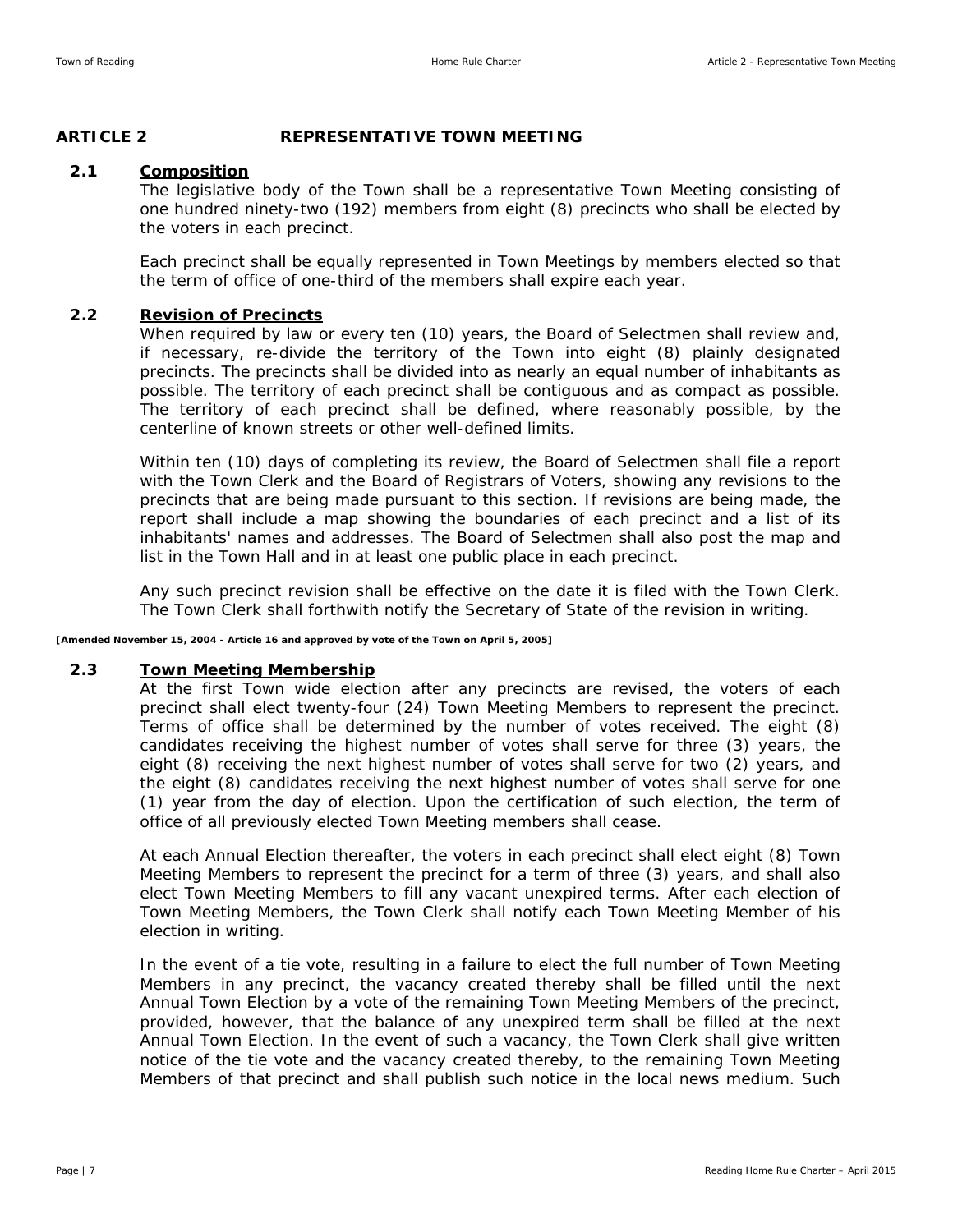notice shall provide at least seven (7) day's advance notification of the time and place for a precinct meeting for the purpose of filling the vacancy.

**[Special Legislation adopted as Chapter 57 of the Acts of 2002 on March 14, 2002] [Amended November 15, 2004 - Article 16 and approved by vote of the Town on April 5, 2005]** 

# **2.4 Town Meeting Sessions**

All representative Town Meeting sessions shall be limited to the Town Meeting Members elected pursuant to Section 2.3, together with the duly elected Moderator. The Town Clerk shall notify the Town Meeting Members of the time and place at which representative Town Meeting sessions are to be held, the notices to be sent at least seven (7) days (see Section 8.5) before the meeting. The Town Meeting Members shall be the judges of the election and qualification of their members. A majority of the Town Meeting Members shall constitute a quorum for doing business. However, a smaller number may organize temporarily and may adjourn from time to time, but no Town Meeting shall adjourn over the date of an election of Town Meeting Members. All Town Meeting sessions shall be public.

**[Amended November 15, 2004 - Article 16 and approved by vote of the Town on April 5, 2005]** 

# **2.5 Nomination Procedures**

Nomination of candidates for Town Meeting Member shall be made by nomination papers bearing no political designation and signed by not fewer than ten (10) voters from the candidate's precinct. Nomination papers shall be obtained in person and signed by the candidate in the presence of the Town Clerk or designee. Completed nomination papers shall be filed with the Town Clerk at least thirty-five days (35) days before the election.

**[Amended November 15, 2004 - Article 16 and approved by vote of the Town on April 5, 2005]** 

# **2.6 Vacancies**

A Town Meeting Member may resign by filing a written notice with the Town Clerk. A Town Meeting Member who terminates residency in the Town shall cease to be a Town Meeting Member. A Town Meeting Member who moves his residence from the precinct from which he was elected to another precinct shall serve only until the next Annual Town Election.

If any person elected as a Town Meeting Member fails to attend one-half or more of the total Town Meeting sessions within one year preceding the most recent Annual Town Election, his seat may be declared vacant by a majority vote of the Town Meeting.

The Board of Selectmen shall place an Article on the Annual Town Meeting Warrant to remove any such Town Meeting Member from office. At least seven (7) days prior to the Annual Town Meeting, the Town Clerk shall notify any such Town Meeting Member that he may be removed from office, provided, however, that such notice shall be deemed adequate if mailed postage prepaid to the Town Meeting Member's last known address.

Any vacancy in a Town Meeting position may be filled until the next Annual Town Election by a vote of the remaining Town Meeting Members of the precinct, provided, however, that the balance of any unexpired term shall be filled at the next Annual Town Election. In the event of a vacancy, the Town Clerk shall give written notice thereof to the remaining Town Meeting Members of the precinct and shall publish such notice in a local news medium. Such notice shall provide at least seven (7) day's advance notification of the time and place for a precinct meeting for the purpose of temporarily filling the vacancy.

**[Amended by Chapter 57 of the Acts of 2002]**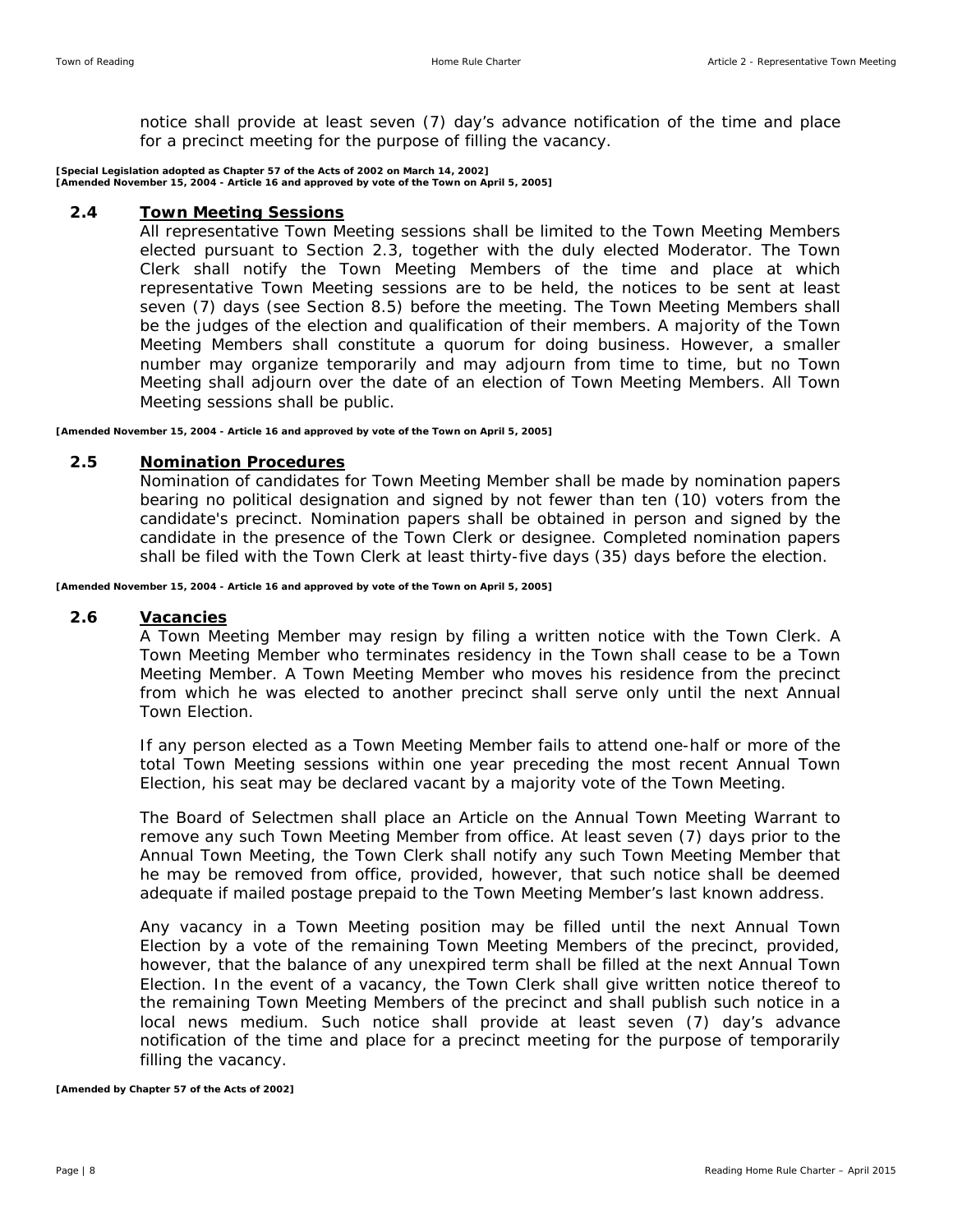# **2.7 Precinct Meetings**

The Town Meeting Members of each precinct shall meet at least annually and shall elect a Chair and a Clerk. A majority of the Town Meeting Members of the precinct serving at the time of the precinct meeting shall constitute a quorum thereof. A majority vote cast at a precinct meeting shall be sufficient to fill vacancies, elect a Chair or Clerk, or conduct other business. The Chair or Clerk shall certify any vote taken at a precinct meeting to the Town Clerk.

**[Amended November 15, 2004 - Article 16 and approved by vote of the Town on April 5, 2005]** 

# **2.8 Compensation**

Town Meeting Members shall serve without compensation.

# **2.9 Presiding Officer**

A Moderator, chosen in accordance with the provisions of Section 3.6, shall preside at all sessions of the Town Meeting. The Moderator shall regulate the proceedings of all Town Meeting sessions, decide all questions of order and make public declaration of all votes. He may also administer the oath of office to any Town Officer and to Town Meeting Members. In the absence of the Moderator, the Town Meeting shall elect a Moderator *pro tempore*.

**[Amended November 15, 2004 - Article 16 and approved by vote of the Town on April 5, 2005]** 

# **2.10 Clerk of the Town Meeting**

The Town Clerk shall serve as the Clerk of the Town Meeting. In the event of his unavoidable absence, the Town Clerk may designate a substitute; otherwise, the Moderator shall appoint a Clerk *pro tempore*. The Clerk shall give notice of all Town Meetings to Town Meeting Members and to the public and keep the journal of Town Meeting proceedings.

# **2.11 Participation by Non-Town Meeting Members**

Subject to conditions that may be determined from time to time by Town Meeting Members, any person who is not a Town Meeting Member may be allowed to speak at any Town Meeting but shall not vote.

At the request of the Moderator or Town Meeting, any Town Officer or Department Head or his designee shall be present at any session of Town Meeting for the purpose of responding to questions of Town Meeting Members.

**[Amended November 15, 2004 - Article 16 and approved by vote of the Town on April 5, 2005]** 

# **2.12 Establishment of Standing Committees**

The Town Meeting may establish boards or committees to which may be referred Warrant Articles for study, review and report in advance of the sessions of the Town Meeting. All meetings of such boards or committees shall be conducted in accordance with the provisions of the Open Meeting Law, Massachusetts General Laws Chapter 30A, Sections 20 through 22, inclusive.

In establishing such boards or committees, the Town Meeting shall provide for the appointment of members either by an appointment committee established for that purpose or by an existing board or committee.

**[Amended November 19, 2001 - Article 12] [Amended November 15, 2004 - Article 16 and approved by vote of the Town on April 5, 2005]**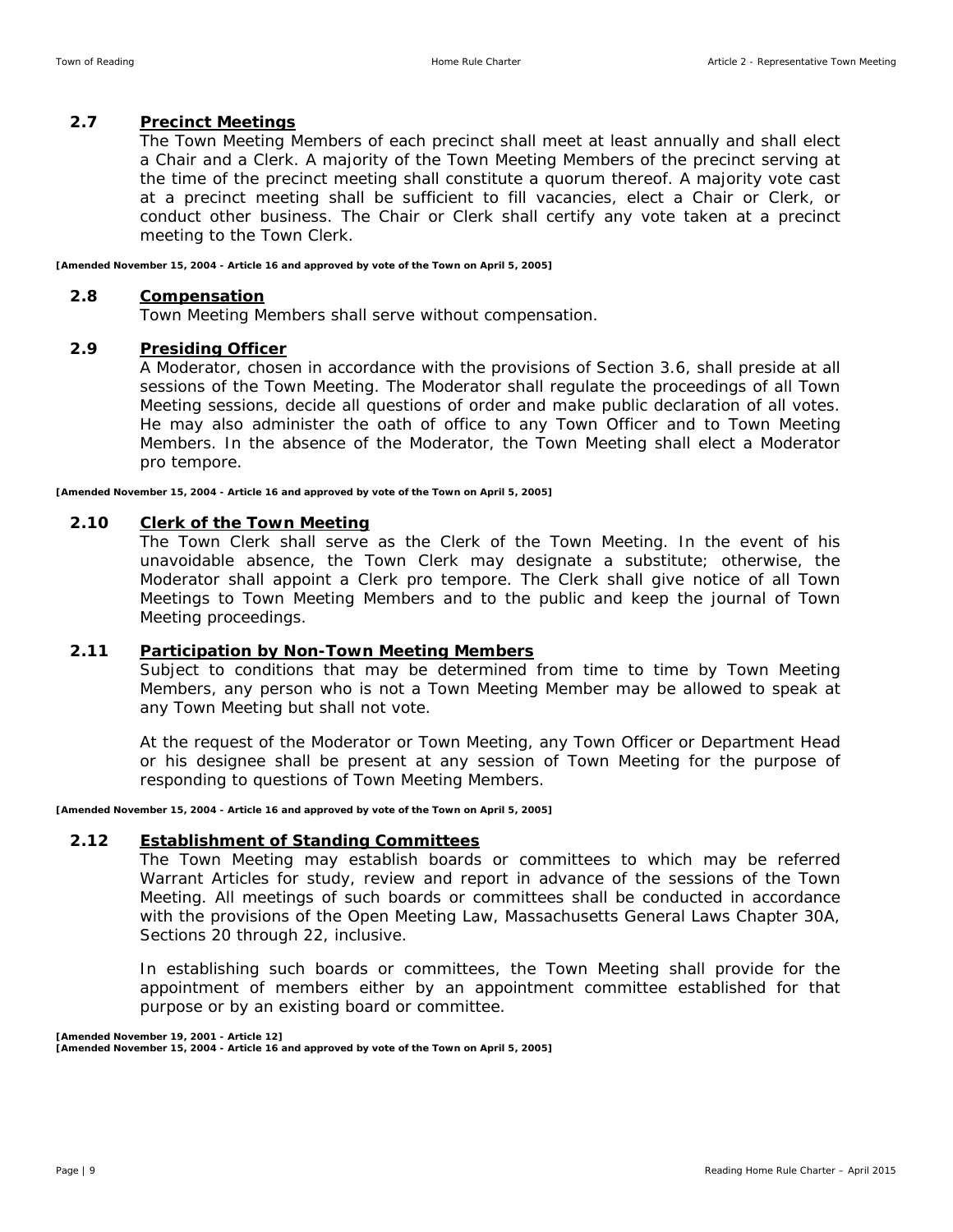# **2.12.1 Finance Committee**

There shall be a Finance Committee consisting of nine (9) voters of the Town, appointed for three-year staggered terms so arranged that three (3) terms expire on June 30 each year. No Finance Committee Member shall serve for more than three (3) consecutive terms; provided, however, that an appointment to the Finance Committee to fill an unexpired term that has less than two (2) years remaining shall not be counted towards the three (3) consecutive terms.

No Finance Committee Member shall be an elected or appointed Town Officer or an employee of the Town. A Finance Committee Member may be an elected Town Meeting Member but shall serve on no other standing committee.

Finance Committee members shall be appointed by majority vote of an Appointment Committee chaired by the Moderator and consisting of the Moderator, the Chairman of the Board of Selectmen, and the Chairman of the Finance Committee. The Appointment Committee shall fill any vacancy on the Finance Committee.

The Finance Committee shall have all the powers and duties granted to Finance Committees by the laws of the Commonwealth of Massachusetts, Town Bylaw, any Town Meeting vote and other applicable laws. In addition to these powers, the Finance Committee shall have the power to investigate the books, accounts, records and management of any office, board or committee in Town, and may use agents in carrying out such investigations. The Finance Committee shall submit a written report to the Town Meeting setting forth its findings, approvals or disapprovals on all Articles in the Warrant that involve the expenditure of funds. The Finance Committee shall take reasonable action to submit its report at least seven (7) days (see Section 8.5) before Town Meeting; provided, however, that such report shall not preclude further action or reconsideration by the Finance Committee.

**[Amended November 15, 2004 - Article 16 and approved by vote of the Town on April 5, 2005]** 

# **2.12.2 Bylaw Committee**

There shall be a Bylaw Committee consisting of five (5) voters of the Town, appointed for three (3) year staggered terms expiring on June 30.

Bylaw Committee members shall be appointed by majority vote of an Appointment Committee chaired by the Moderator and consisting of the Moderator, the Chair of the Board of Selectmen, and the Chair of the Bylaw Committee. The Appointment Committee shall fill any vacancy on the Bylaw Committee.

The Bylaw Committee may propose and shall consider Town Meeting Warrant articles offering changes in the Charter, General Bylaws, petitions for special acts, or local acceptance of State Statutes that are subject to Town Meeting acceptance; and may consider Zoning Bylaw changes and shall submit a written report to the Town Meeting setting forth its findings on all such Articles in the Warrant. The Bylaw Committee shall take reasonable action to submit its report to the Town Meeting at least seven (7) days (see Section 8.5) before Town Meeting; provided, however, that such report shall not preclude further action or reconsideration by the Bylaw Committee.

Within one (1) year of any adopted change to the Charter, the Bylaw Committee shall propose any revisions to the General Bylaws that it deems to be necessary as a result of such change.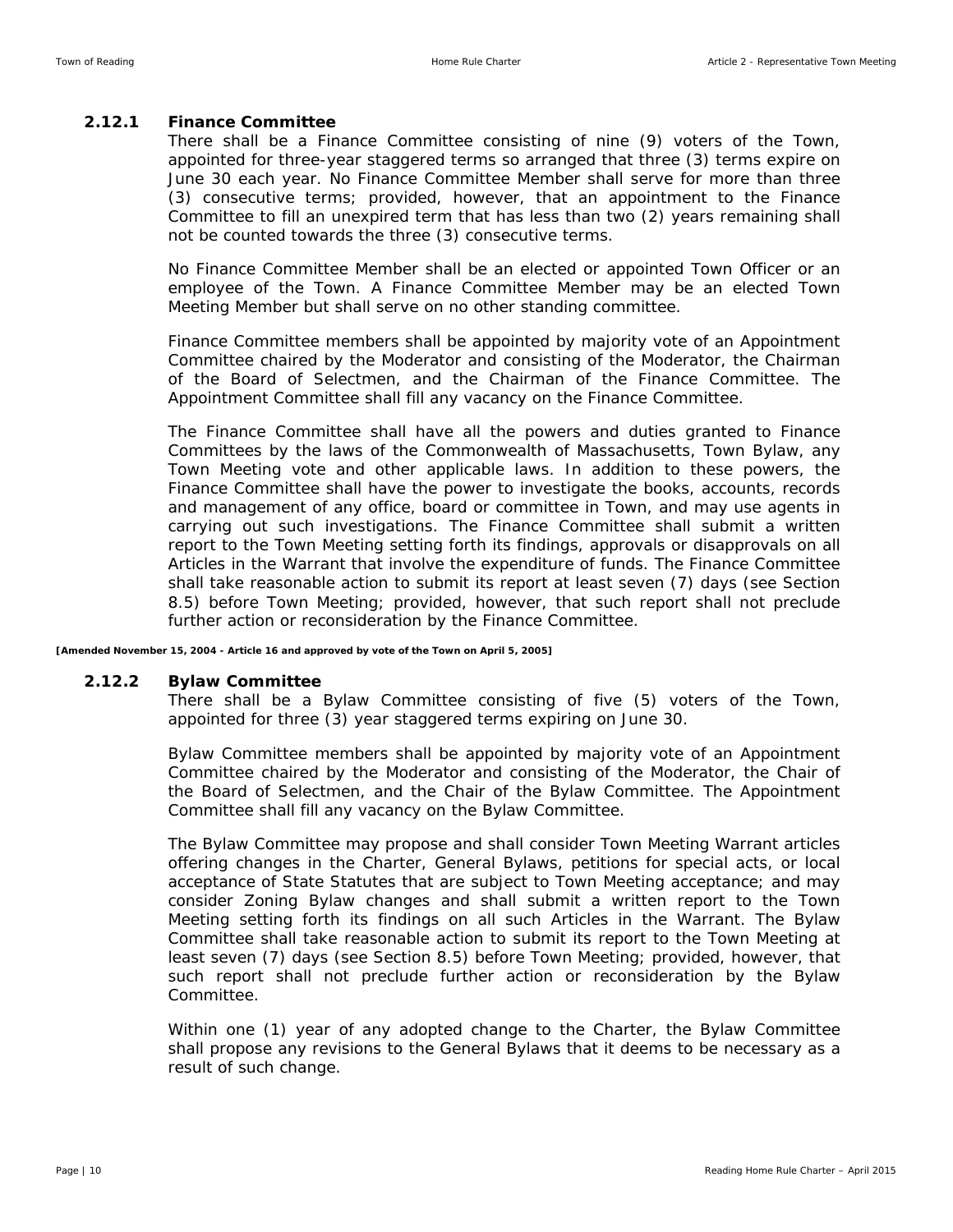The Bylaw Committee shall review the General Bylaws at least every ten (10) years and submit a written report to the Town Meeting setting forth any recommended changes.

**[Amended November 15, 2004 - Article 16 and approved by vote of the Town on April 5, 2005]** 

# **2.12.3 Rules Committee**

There shall be a Rules Committee, chaired by the Moderator who shall be a nonvoting member, and consisting of the Precinct Chairs. The Rules Committee may, from time to time, review all aspects of the operation of Town Meeting and submit a written report to the Town Meeting setting forth its findings, recommendations and proposals for rules governing the conduct of Town Meeting.

**[Amended November 15, 2004 - Article 16 and approved by vote of the Town on April 5, 2005]** 

# **2.13 Warrant Articles**

Except for procedural matters, all subjects to be acted upon by the Town Meeting shall be placed on a Warrant therefor issued by the Board of Selectmen. The Board of Selectmen shall place on such Warrants all subjects submitted by:

**a** Any two (2) or more members of the Board of Selectmen;

- **b** Any board or committee;
- **c** Any ten (10) or more voters for the Annual, Subsequent or Special Town Meeting as defined in Section 2.14; or
- **d** Any other person or entity as may be authorized by Town Bylaw or otherwise.

All subjects timely submitted to the Board of Selectmen pursuant to this section shall be placed on a Warrant for the next scheduled Annual, Subsequent or Special Town Meeting.

**[Amended November 15, 2004 - Article 16 and approved by vote of the Town on April 5, 2005]** 

All Articles submitted pursuant to Section 2.13(a) shall include the names of all of the Selectmen sponsoring such article. Sponsorship of Articles submitted pursuant to Section 2.13(b) shall be designated as: "The Board of Selectmen as a courtesy to (insert name of Board or Committee requesting the Article)."

Promptly upon receipt by the Board of Selectmen of any subject for a Town Meeting Warrant Article, a copy of the Article shall be made available for inspection in the Office of the Town Clerk.

# **2.14 Meetings**

The Town Meeting shall meet at least twice in each calendar year. The Annual Town Meeting shall be held during the first six (6) calendar months of the year at a time fixed by Town Bylaw, and shall be primarily concerned with the determination of matters that have a fiscal impact on the Town, including the adoption of an annual operating budget for all Town Agencies other than the Reading Municipal Light Department. A Subsequent Town Meeting shall be held during the last three (3) calendar months of the year at a time fixed by Town Bylaw. In addition to the two (2) meetings required by this section, the Board of Selectmen may call a Special Town Meeting into session at other times by the issuance of a Warrant therefor as it deems necessary or appropriate for the purpose of acting upon the legislative business of the Town in an orderly and expeditious manner. The Board of Selectmen shall call a Special Town Meeting upon the receipt of a petition with two hundred (200) or more signatures of voters, as certified by the Board of Registrars of Voters.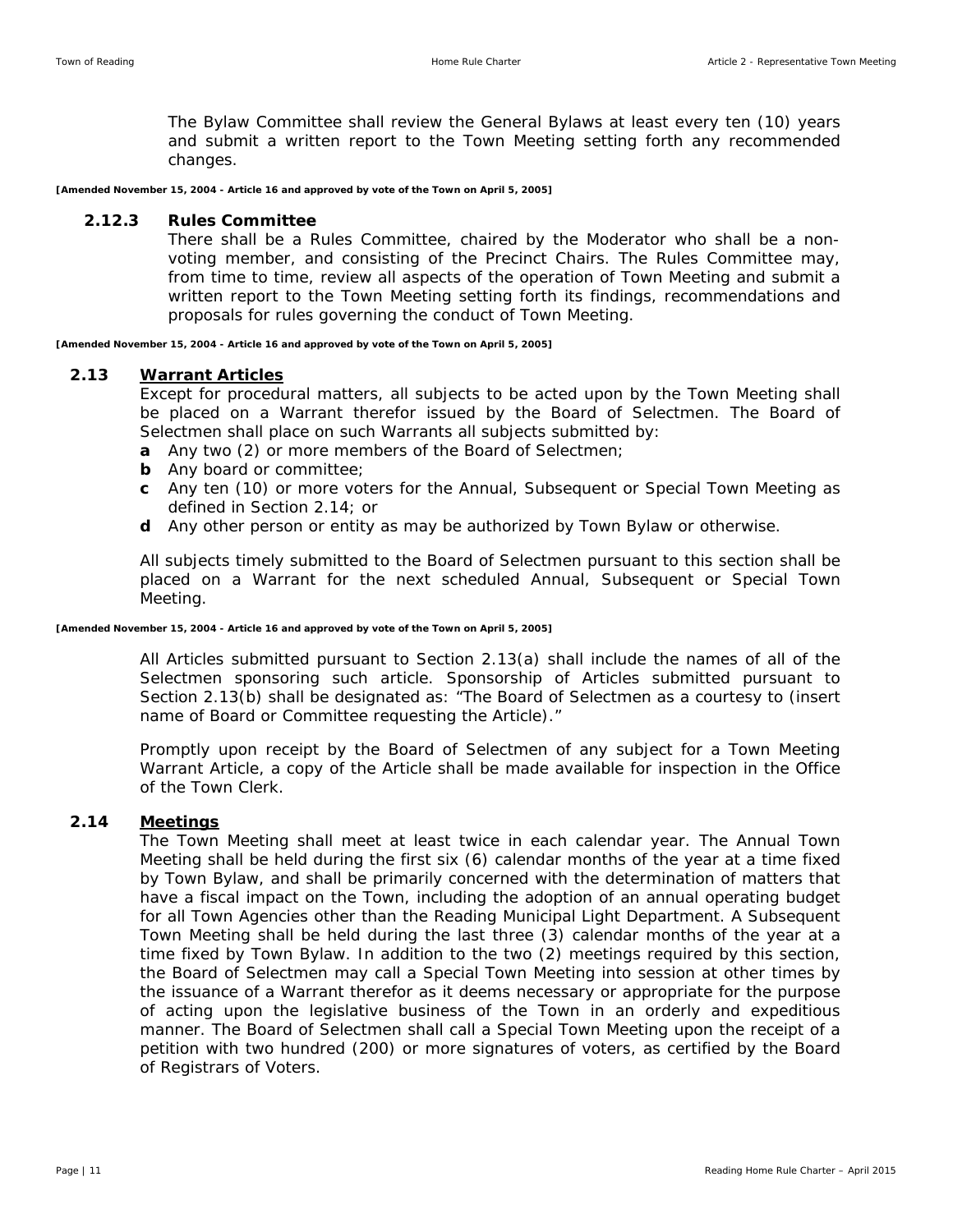# **2.15 Referendum Procedures**

No final affirmative vote of a Town Meeting on any Warrant Article shall be effective until after the expiration of seven (7) days (see Section 8.5) following the dissolution of the Town Meeting except:

- **a** Votes appropriating money for the payment of notes or bonds of the Town and interest becoming due within the then current fiscal year;
- **b** Votes for the temporary borrowing of money in anticipation of revenue; or
- **c** A vote declared by a preamble, and adopted by a two-thirds (2/3) vote of the Town Meeting to be an emergency measure necessary for the immediate preservation of the peace, health, safety or convenience of the Town.

If a referendum petition is not filed pursuant to Section 2.15.1 within the said seven (7) days (see Section 8.5), the remaining votes of the Town Meeting shall then become effective.

**[Amended November 15, 2004 - Article 16 and approved by vote of the Town on April 5, 2005]** 

# **2.15.1 Referendum Petition**

If, within said seven (7) days (see Section 8.5), a referendum petition signed by not fewer than three percent (3%) of the voters, as certified by the Board of Registrars of Voters, containing their names and addresses, is filed with the Board of Selectmen requesting that any of the remaining affirmative votes of the Town Meeting be submitted to the voters in the form of a ballot question, then the effectiveness of such Town Meeting vote shall be further suspended pending its determination as provided herein. The Board of Selectmen shall, within ten (10) days after the filing of such referendum petition, call a Special Election, to be held within thirty (30) days or such longer period as may be required by law after issuing the call, for the purpose of presenting such ballot question to the voters; provided, however, that, if a regular or Special Election is to be held not more than sixty (60) days following the date the referendum petition is filed, the Board of Selectmen may provide that such ballot question be presented to the voters at that Election.

# **2.15.2 Form of Referendum Petition/Ballot Question**

Each ballot question submitted shall appear at the top of each referendum petition and shall be presented in the following form which shall be placed on the official ballot: "Shall the Town vote to approve the action of the representative Town Meeting whereby it was voted on (insert date of Town Meeting) to (insert complete language of the vote in the same form in which it was stated when presented by the Moderator to the Town Meeting, and as it appears in the records of the Clerk of the meeting)"?

The circulator(s) of the referendum petition may make multiple copies of the petition form, but such copies must be exact duplicates thereof, and the petition form may not be altered in any way. No extraneous markings, such as underlines, highlighting, erasures, marking out or insertion of words or other information, shall be allowed on any area of the petition form or any copy thereof. Any petition form or copy thereof containing such extraneous markings or alterations or that are not exact duplicates shall be invalid, and no signatures contained thereon shall be counted toward the required number. For the purpose of this prohibition, the term "extraneous markings" shall not include signatures, names or addresses.

Each petition form shall include language informing voters that additional markings will disqualify the signatures on the petition form; that, for their signature to be counted, they must be a registered voter of the Town of Reading; that their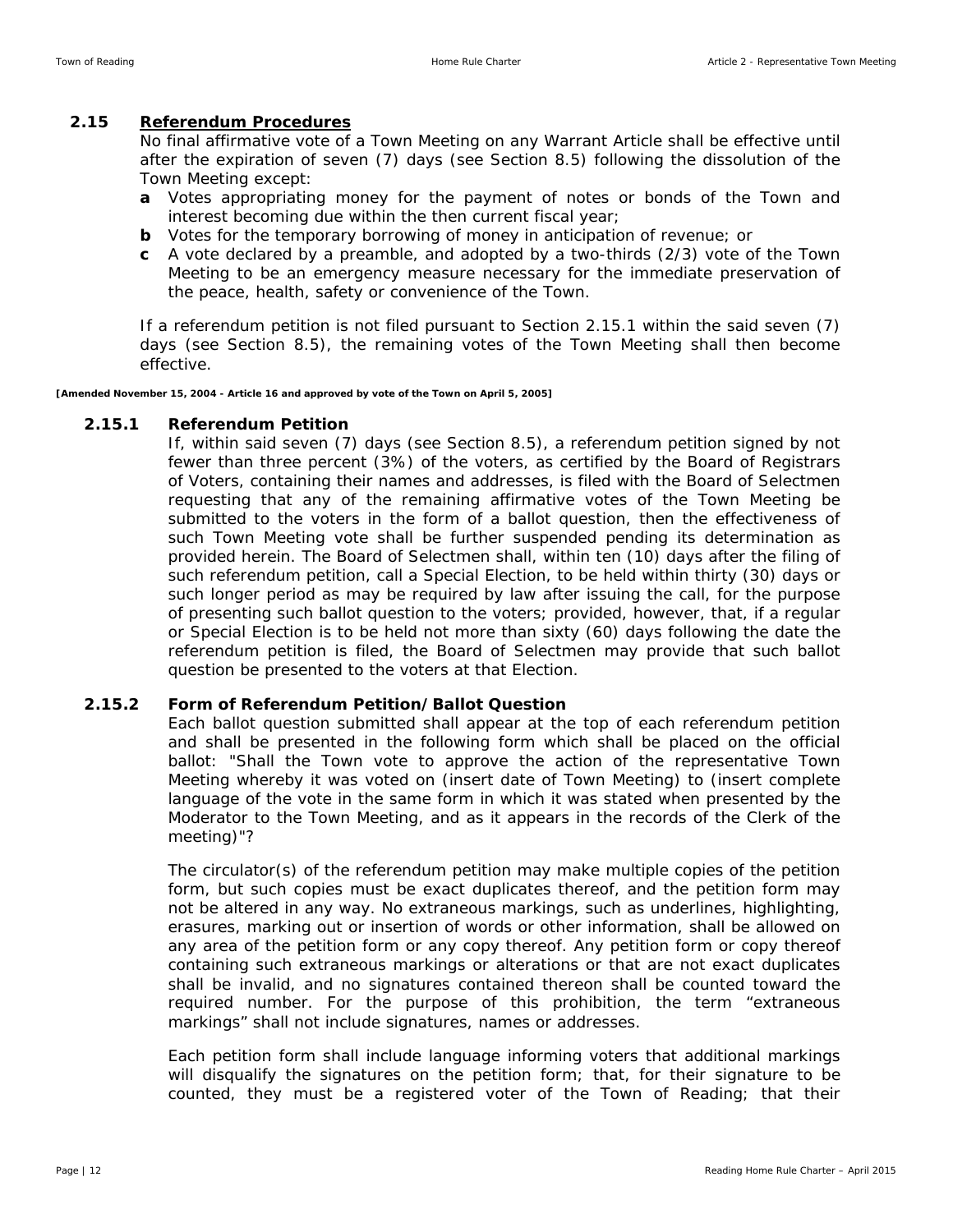signature shall be written in the same form as they are registered; that they should not sign the petition and any copy thereof more than once; and that, if they are prevented by physical disability from writing, they may authorize some person to write their name and address in their presence. The back of each petition form, where signature lines appear, shall include the following instruction: "ATTENTION VOTERS: Before signing, read signer information on the other side."

Upon request, the Town Clerk shall provide Town referendum petition/ballot question forms with the final article language voted at Town Meeting.

In addition to the certification of signatures on the petition form, the Board of Registrars of Voters shall examine the petition forms for extraneous markings, and determine whether they are exact copies.

# **2.15.3 Election**

Any ballot question submitted in accordance with the procedure set forth herein shall be determined by majority vote thereon, but no action of the Town Meeting shall be reversed unless at least twenty percent (20%) of the voters cast ballots on the ballot question.

**[Amended November 15, 2010 - Article 16]**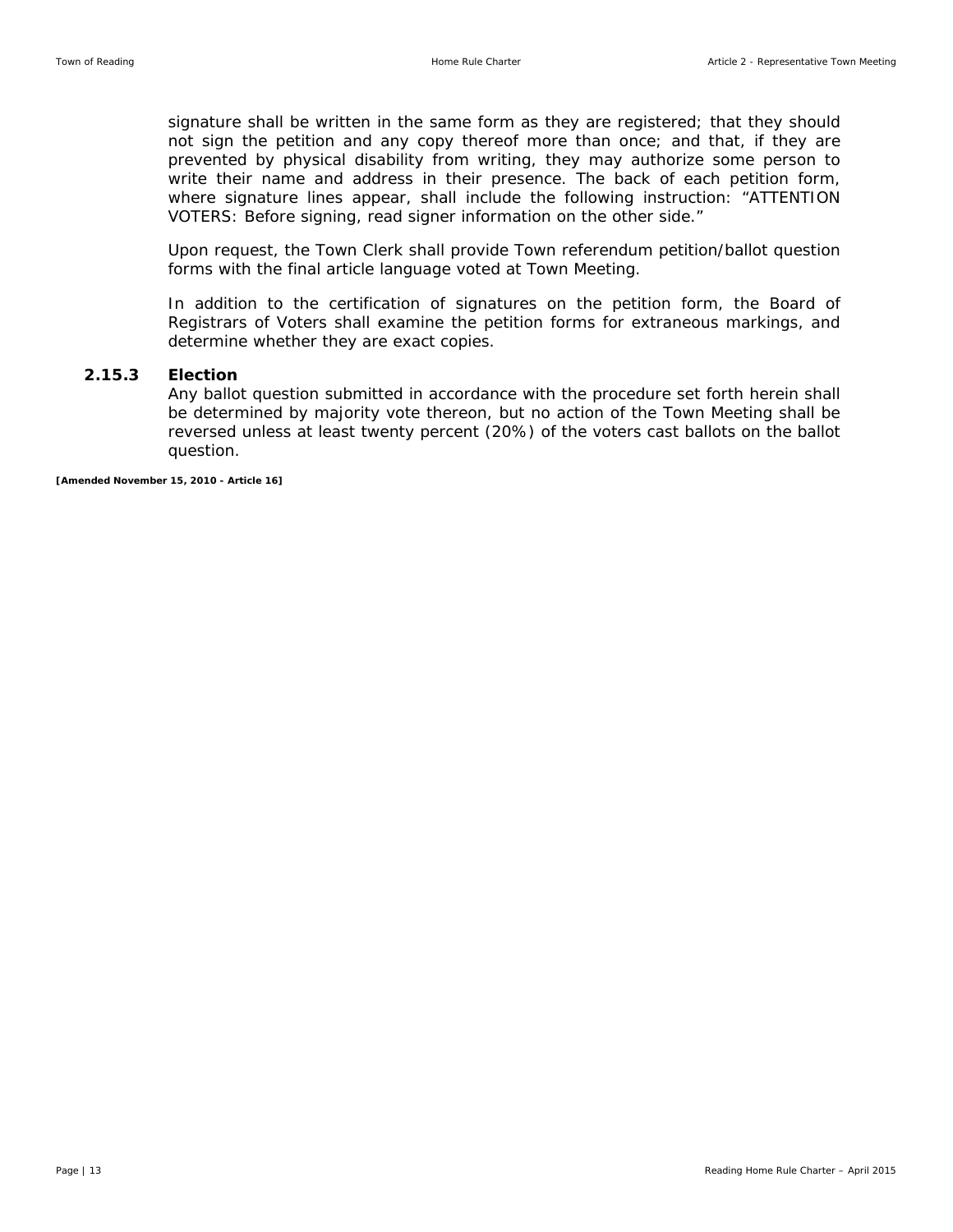# **ARTICLE 3 ELECTED OFFICERS AND BOARDS OR COMMITTEES**

# **3.1 General Provisions**

The offices to be filled by the voters shall be the Board of Selectmen, School Committee, Board of Library Trustees, Municipal Light Board of Commissioners, Moderator and such members of regional authorities or districts as may be established by statute, intergovernmental agreement executed pursuant to Section 1.5 or otherwise.

Only a registered voter of the Town shall be eligible to hold any elective town office; provided, however, that no person holding any elective Town office shall simultaneously hold any other elective Town office except that of Town Meeting Member.

**[Amended November 15, 2004 - Article 16 and approved by vote of the Town on April 5, 2005]** 

Elected Town Officers shall serve without compensation unless otherwise specifically voted by Town Meeting.

Elected Town Officers shall be subject to the call of the Board of Selectmen at all reasonable times for consultation, conference and discussion on any matter relating to their respective offices.

# **3.2 Board of Selectmen**

There shall be a Board of Selectmen consisting of five (5) members elected for three (3) year terms so arranged that as nearly an equal number of terms as possible shall expire each year.

The executive powers of the Town shall be vested in the Board of Selectmen. The Board of Selectmen shall have all of the powers and duties granted to Boards of Selectmen by the Constitution and General Laws of the Commonwealth of Massachusetts, and such additional powers and duties as may be provided by the Charter, by Town Bylaw, or by Town Meeting vote.

The Board of Selectmen shall cause the laws and orders for the government of the Town to be enforced and shall cause a record of all its official acts to be kept.

The Board of Selectmen shall appoint a Town Manager, a Town Counsel, a Town Accountant, not more than five (5) Constables, and any other appointed board or committee member for whom no other method of selection is provided by the Charter or by Town Bylaw.

The Board of Selectmen or its designee shall be the Licensing Board of the Town and shall have the power to issue licenses, to make all necessary rules and regulations regarding the issuance of such licenses, to attach such conditions and restrictions thereto as it deems to be in the public interest, and to enforce the laws relating to all businesses for which it issues licenses

**[Amended November 15, 2004 - Article 16 and approved by vote of the Town on April 5, 2005]** 

# **3.3 School Committee**

There shall be a School Committee consisting of six (6) members elected for three (3) year terms so arranged that two (2) terms shall expire each year.

The School Committee shall have all of the powers and duties granted to School Committees by the Constitution and General Laws of the Commonwealth of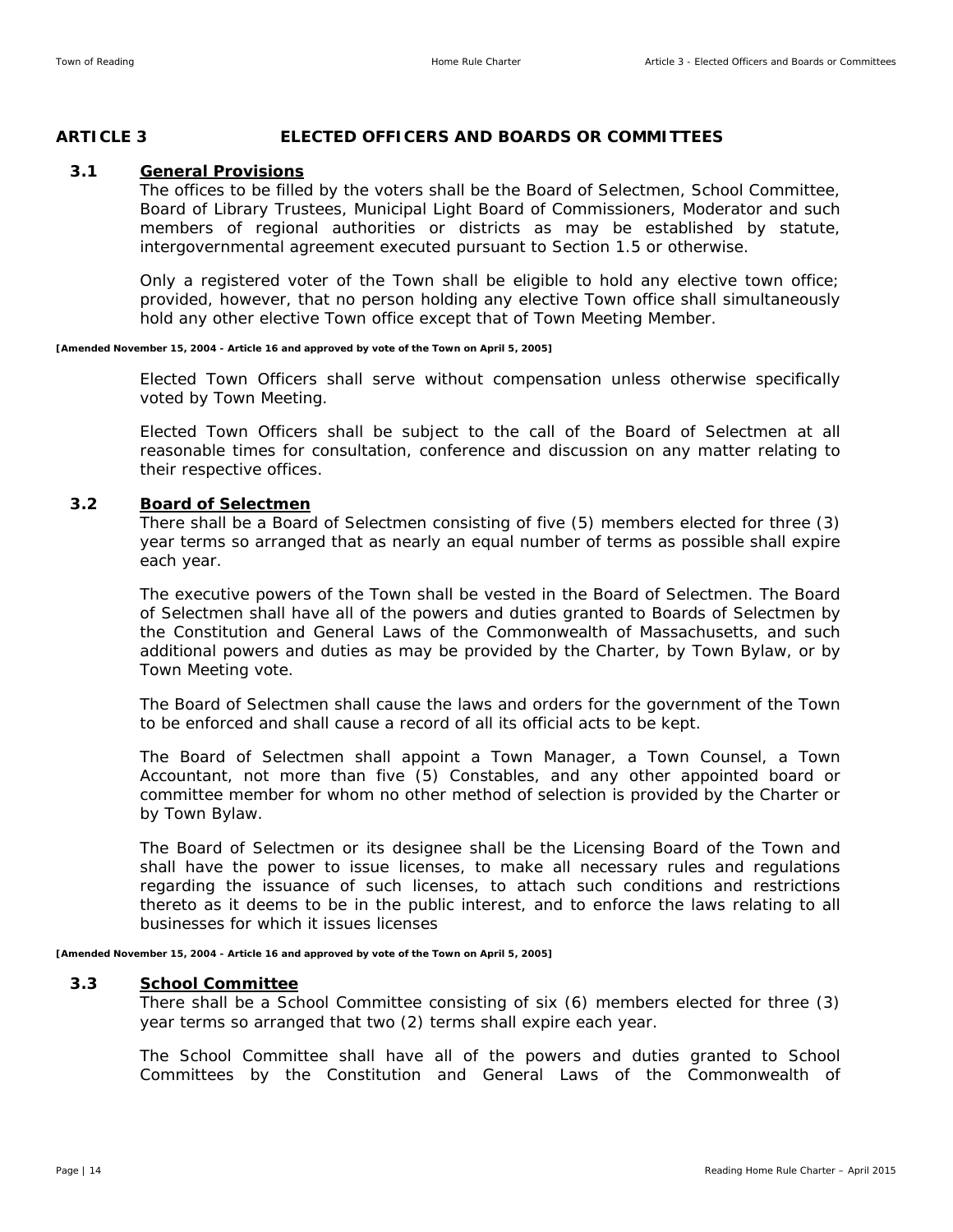Massachusetts and such additional powers and duties as provided by the Charter, by Town Bylaw or by Town Meeting vote.

**[Amended November 15, 2004 - Article 16 and approved by vote of the Town on April 5, 2005]** 

The School Committee shall make all reasonable rules and regulations, consistent with law, for the administration and management of the public schools of the Town. The School Committee shall appoint a Superintendent of Schools and shall define his duties and terms of employment.

# **3.4 Board of Library Trustees**

There shall be a Board of Library Trustees consisting of six (6) members elected for three (3) year terms so arranged that two (2) terms shall expire each year.

The Board of Library Trustees shall have all of the powers and duties granted to Boards of Library Trustees by the Massachusetts General Laws, and such additional powers and duties as may be authorized by the Charter, by Town Bylaw or by Town Meeting vote.

The Board of Library Trustees shall have control over the selection of Library materials, and shall have custody and management of the Library and of all property of the Town related thereto; provided, however, that the Town Manager or his designee shall have responsibility for the maintenance of the Library building and grounds. The Board of Library Trustees shall appoint a Library Director and shall define his duties and terms of employment, subject to the personnel policies and classification and compensation plans established by the Board of Selectmen.

The Board of Library Trustees shall administer all money or property that the Town may receive on behalf of the Library by gift or bequest in accordance with the provisions of such gift or bequest.

**[Amended November 15, 2004 - Article 16 and approved by vote of the Town on April 5, 2005]** 

# **3.5 Municipal Light Board of Commissioners**

There shall be a Municipal Light Board of Commissioners consisting of five (5) members elected for three (3) year terms so arranged that as near an equal number of terms as possible shall expire each year.

The Municipal Light Board of Commissioners shall have all the powers and duties granted to cities and towns in respect to municipal lighting plants by Massachusetts General Laws Chapter 164, Section 34 *et seq*. and other general and special acts pertaining thereto, together with such further powers and duties assigned to them by the Charter, by Town Bylaw, or by Town Meeting vote.

The Municipal Light Board of Commissioners shall hire the General Manager of the Municipal Light Department and set his duties and terms of employment.

The Municipal Light Board of Commissioners shall appoint the Accounting Manager or Chief Accountant of the Municipal Light Department and appoint Counsel to the Municipal Light Department.

The Accounting Manager or Chief Accountant, as the case may be, and Counsel shall be subject to the supervision of the General Manager.

The Municipal Light Board of Commissioners shall approve warrants for payments of all bills and payroll of the Municipal Light Department and shall approve all contracts which are at or above the competitive sealed bid procedures level as stated in Massachusetts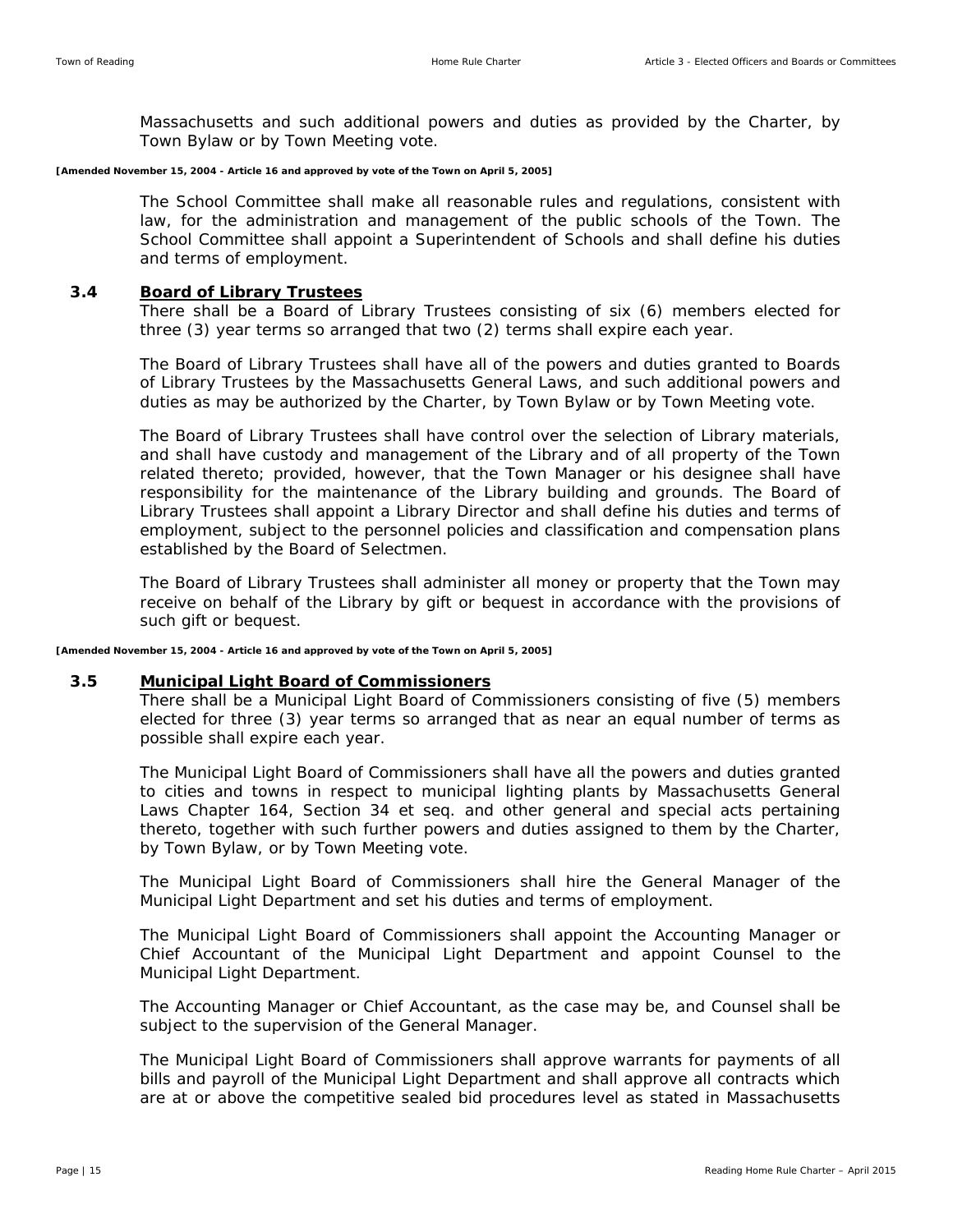General Laws Chapter 30B, Section 5 and, further, all contracts shall be made in accordance with Massachusetts General Laws Chapter 30B. Contracts for purchasing of power shall not be subject to Massachusetts General Laws Chapter 30B but shall be approved by the Municipal Light Board of Commissioners.

The Municipal Light Board of Commissioners shall employ the Auditor appointed by the Town of Reading Audit Committee.

The Municipal Light Board of Commissioners shall annually set electric rates and approve an annual operating budget and Capital Improvements Program each fiscal year. Such approval will be done by a majority vote of the Municipal Light Board of Commissioners. After the Municipal Light Board of Commissioners has approved an annual operating budget and Capital Improvements Program, it will present them to the Town of Reading Finance Committee and Town of Reading Town Meeting. Upon request of any of the other towns served by the Municipal Light Department, the Municipal Light Board of Commissioners shall make a presentation to the Finance Committee and/or Town Meeting of any such town(s).

**[Amended April 28, 2003 - Article 7] [Amended November 15, 2004 - Article 16 and approved by vote of the Town on April 5, 2005]** 

# **3.6 Moderator**

There shall be a Moderator elected for a one (1) year term.

The Moderator shall have all of the powers and duties granted to Moderators by the Constitution and General Laws of the Commonwealth of Massachusetts, and such additional powers and duties as provided by the Charter, by Town Bylaw or by Town Meeting vote. The Moderator shall not simultaneously serve as an elected Town Meeting Member or in any other elected Town office.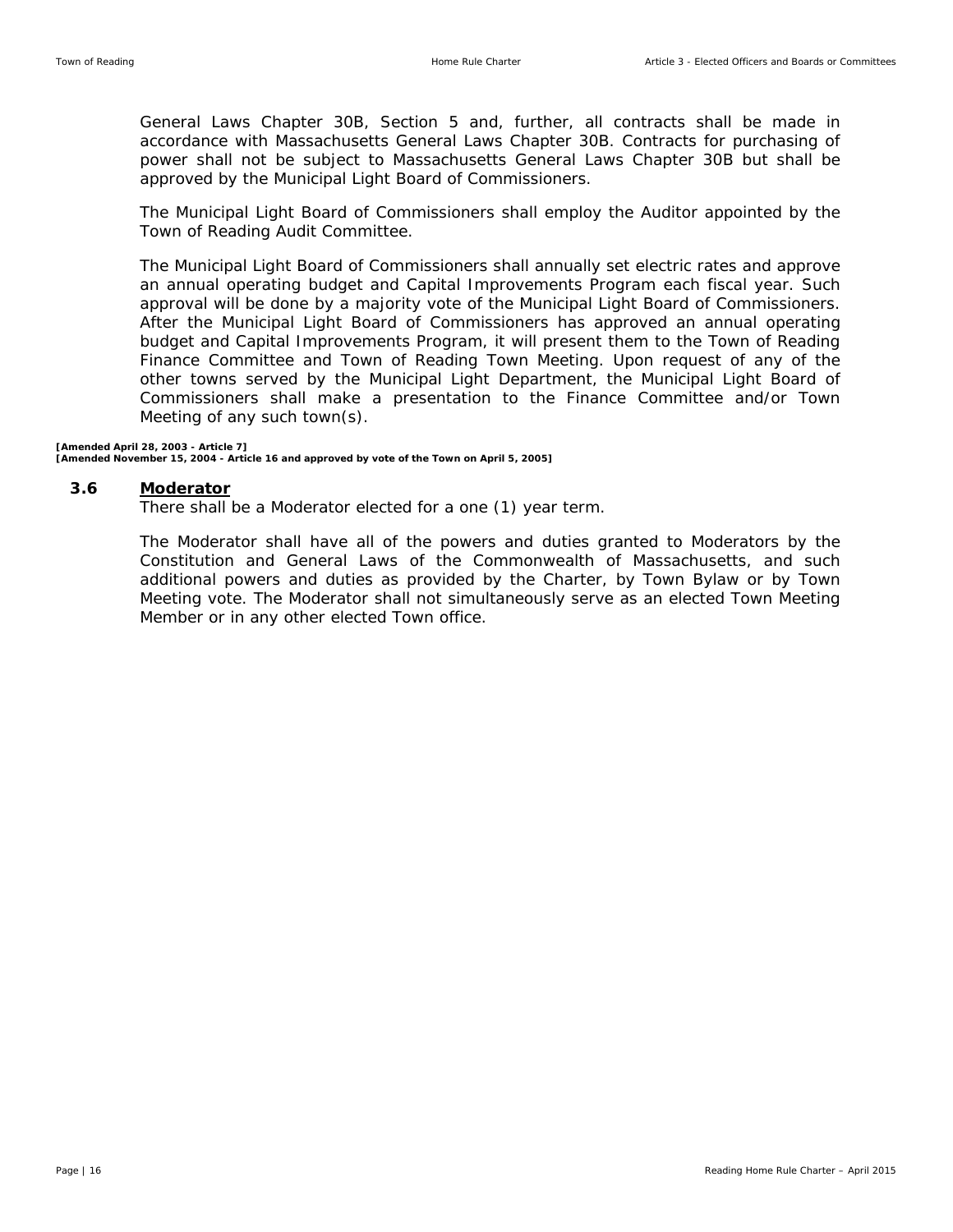# **ARTICLE 4 APPOINTED BOARDS OR COMMITTEES**

# **4.1 Board of Assessors**

There shall be a Board of Assessors consisting of three (3) members appointed by the Board of Selectmen for three (3) year terms so arranged that one (1) term shall expire each year.

The Board of Assessors shall have all the powers and duties granted to Boards of Assessors by the Massachusetts General Laws, and such additional powers and duties as may be provided by the Charter, by Town Bylaw or by Town Meeting vote.

The elected members of the Board of Assessors serving at the time that this section first becomes effective may continue to serve in office until their elected terms expire, unless reappointed for an additional term or terms pursuant to this section.

**[Amended November 30, 1989 - Article 36 and approved by vote of the Town on March 19, 1990]** 

# **4.2 Board of Cemetery Trustees**

There shall be a Board of Cemetery Trustees consisting of six (6) members appointed by the Board of Selectmen for three (3) year terms so arranged that two (2) terms shall expire each year.

The Board of Cemetery Trustees shall have all the powers and duties granted to Boards of Cemetery Trustees by the Massachusetts General Laws, and such additional powers and duties as may be provided by the Charter, by Town Bylaw or by Town Meeting vote.

**[Amended November 15, 2004 - Article 16 and approved by vote of the Town on April 5, 2005]** 

# **4.3 Board of Commissioners of Trust Funds**

There shall be a Board of Commissioners of Trust Funds consisting of five (5) members. Three (3) shall be appointed by the Board of Selectmen for three (3) year terms so arranged that one (1) term shall expire each year. In addition, the Board of Selectmen shall appoint one of its members to serve as a full voting member *ex officio*, and the Town Treasurer shall serve as a full voting member *ex officio*.

The Board of Commissioners of Trust Funds shall have such powers and duties as are granted to them by the Board of Selectmen.

**[Amended November 15, 2004 - Article 16 and approved by vote of the Town on April 5, 2005]** 

# **4.4 Board of Health**

There shall be a Board of Health consisting of three (3) members appointed by the Board of Selectmen for three (3) year terms so arranged that one (1) term shall expire each year.

The Board of Health shall have all of the powers and duties granted to Boards of Health by the Massachusetts General Laws, and such additional powers and duties as may be provided by the Charter, by Town Bylaw or by Town Meeting vote.

# **4.5 Community Planning and Development Commission**

There shall be a Community Planning and Development Commission consisting of five (5) members appointed by the Board of Selectmen for three (3) year terms so arranged that as nearly an equal number of terms as possible shall expire each year.

The Community Planning and Development Commission shall have all of the powers and duties granted to Planning Boards, Boards of Survey and Industrial Development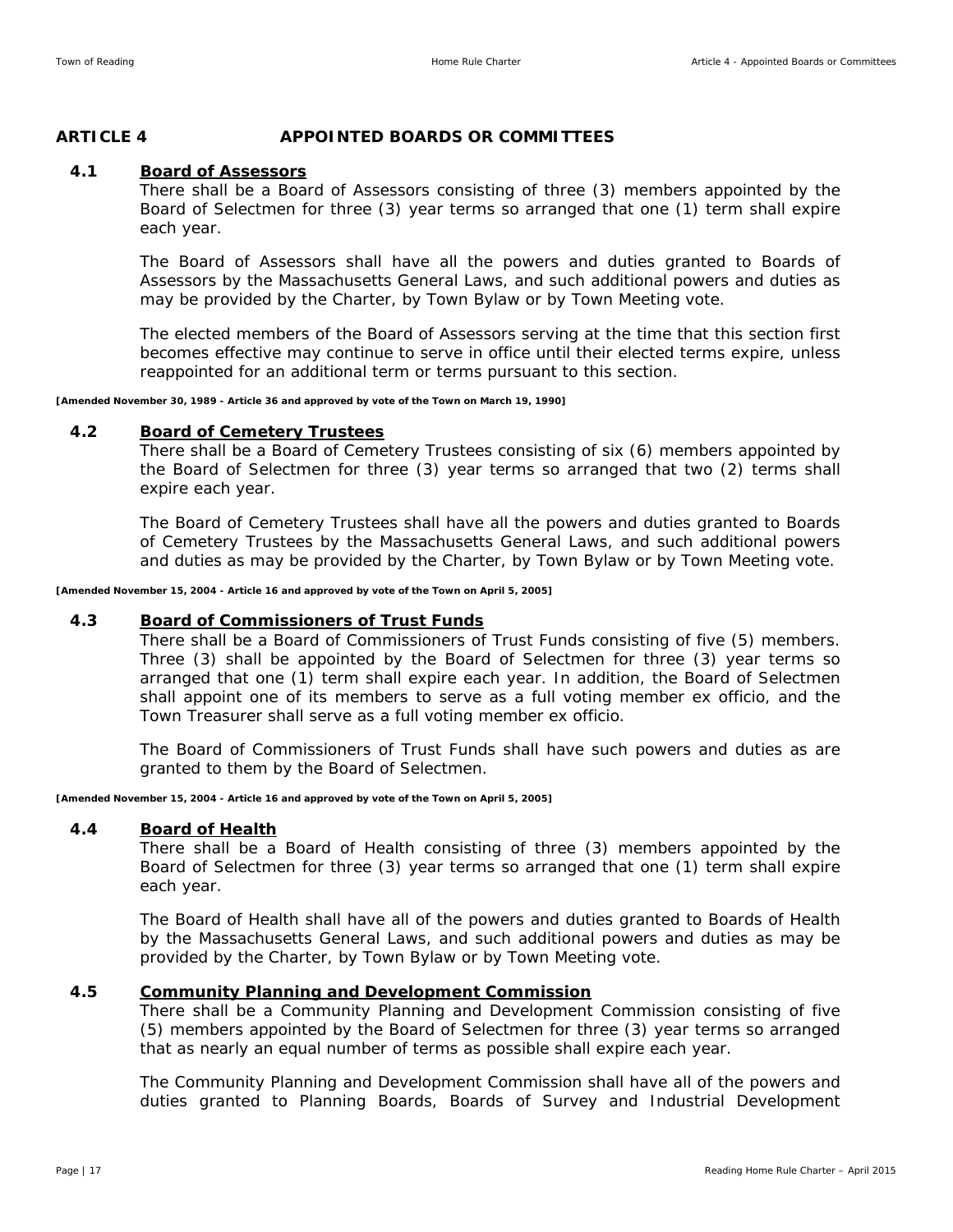Commissions by the Massachusetts General Laws, and such additional powers and duties as may be provided by the Charter, by Town Bylaw or by Town Meeting vote. The Community Planning and Development Commission shall have the power to regulate the subdivision of land within the Town by the adoption of Rules and Regulations pertaining thereto.

The Community Planning and Development Commission shall make studies and prepare plans concerning the resources, developmental potential and needs of the Town; and shall report annually to the Town giving information regarding the physical condition of the Town, and any plans or proposals known to it affecting the resources, physical development and needs of the Town.

**[Amended November 15, 2004 - Article 16 and approved by vote of the Town on April 5, 2005]** 

# **4.6 Conservation Commission**

There shall be a Conservation Commission consisting of seven (7) members appointed by the Board of Selectmen for three (3) year terms so arranged that as near an equal number of terms as possible shall expire each year.

The Conservation Commission shall have all the powers and duties granted to Conservation Commissions by the Massachusetts General Laws, and such additional powers and duties as may be provided by the Charter, by Town Bylaw or by Town Meeting vote.

# **4.7 Council on Aging**

There shall be a Council on Aging consisting of ten (10) members appointed by the Board of Selectmen for three (3) year terms so arranged that as near an equal number of terms as possible shall expire each year.

The Council on Aging shall have all the powers and duties given to Councils on Aging by the Massachusetts General Laws, and such additional powers and duties as may be provided by the Charter, by Town Bylaw or by Town Meeting vote.

# **4.8 Historical Commission**

There shall be a Historical Commission appointed by the Board of Selectmen, which shall determine the number of members and their term of appointment, not to exceed three (3) years

The Historical Commission shall have all the powers and duties granted to Historical Commissions by the Massachusetts General Laws, and such additional powers and duties as may be provided by the Charter, by Town Bylaw or by Town Meeting vote.

# **4.9 Housing Authority**

There shall be a Housing Authority consisting of five (5) members. Four (4) members shall be appointed by the Board of Selectmen, and the fifth (5th) member shall be a resident of the Town, appointed by the Commonwealth of Massachusetts or as otherwise provided by law. Housing Authority Members shall serve for five (5) year terms so arranged that one (1) term shall expire each year.

The Housing Authority shall have all of the powers and duties granted to housing authorities by the Massachusetts General Laws, and such additional powers and duties as may be provided by the Charter, by Town Bylaw or by Town Meeting vote.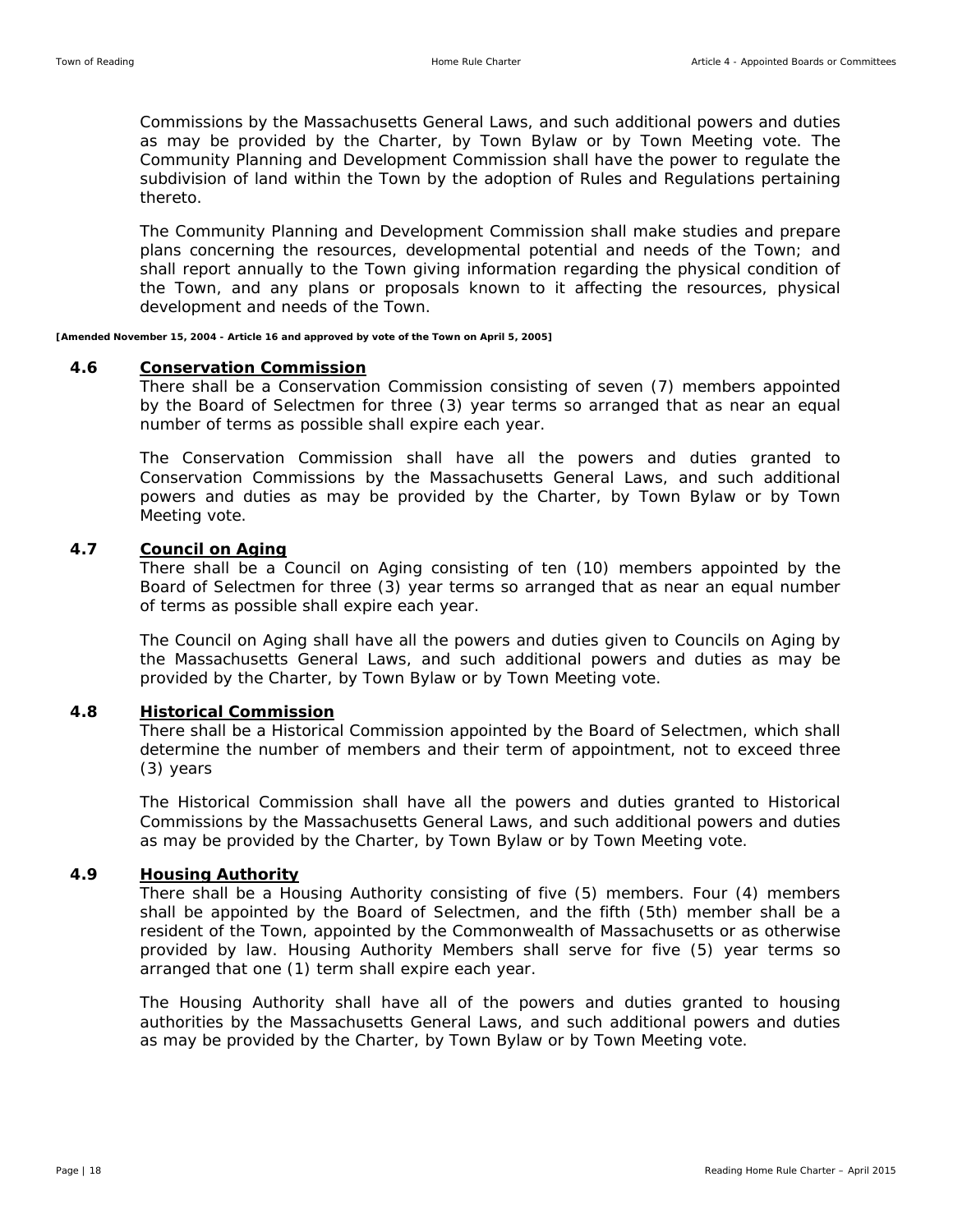# **4.10 Recreation Committee**

There shall be a Recreation Committee consisting of nine (9) members, eight (8) appointed by the Board of Selectmen, and one (1) appointed by the School Committee for three (3) year terms so arranged that three (3) terms shall expire each year.

The Recreation Committee shall have such powers and duties as are granted to them by the Board of Selectmen, and such additional powers and duties as may be provided by the Charter, by Town Bylaw or by Town Meeting vote.

The Recreation Committee shall be responsible for the evaluation of recreational program activities, formulation of overall plans for recreational program development, and for the scheduling of Town parks and recreational facilities when not in use by the School Department.

# **4.11 Town Forest Committee**

The shall be a Town Forest Committee, appointed by the Board of Selectmen, which shall determine the number of members and their term of appointment, not to exceed three (3) years.

The Town Forest Committee shall have all the powers and duties given to Town Forest Committees by the Massachusetts General Laws, and such additional powers and duties as may be provided by the Charter, by Town Bylaw, by the Board of Selectmen or by Town Meeting vote.

# **4.12 Zoning Board of Appeals**

There shall be a Zoning Board of Appeals consisting of five (5) members and two (2) associate members appointed by the Board of Selectmen for three (3) year terms so arranged that as near an equal number of terms as possible shall expire each year.

The Zoning Board of Appeals shall have all the powers and duties of Zoning Boards of Appeal under the Massachusetts General Laws, and such additional powers and duties as may be provided by the Charter, by Town Bylaw or by Town Meeting vote.

**[Amended November 17, 2005 - Article 22 and approved by vote of the Town on April 4, 2006]** 

# **4.13 Charter Review Committee**

At least every ten (10) years, a special Committee consisting of nine (9) members shall be established for the purpose of reviewing the Charter and making a report, with recommendations, to the Town Meeting concerning any proposed amendments that said Committee may determine to be necessary or desirable. The Committee shall consist of the Moderator, one (1) member or designee of the Board of Selectmen, one (1) member or designee of the School Committee, one (1) member or designee of the Board of Library Trustees, one (1) member or designee, of the Municipal Light Board of Commissioners, one (1) member of the Bylaw Committee and three (3) Town Meeting members to be appointed by the Moderator.

# **4.14 Other Boards or Committees**

Any of the elected boards or committees authorized by Article 3 may establish and appoint or dissolve boards or committees from time to time for a specific purpose. Members of such boards or committees shall reside in the Town of Reading at the time of their appointment and during their term of office.

The appointing authority of any such board or committee shall, in advance of the first meeting of said board or committee and annually thereafter, report the purpose, membership and contact information of said board or committee to the Town Clerk.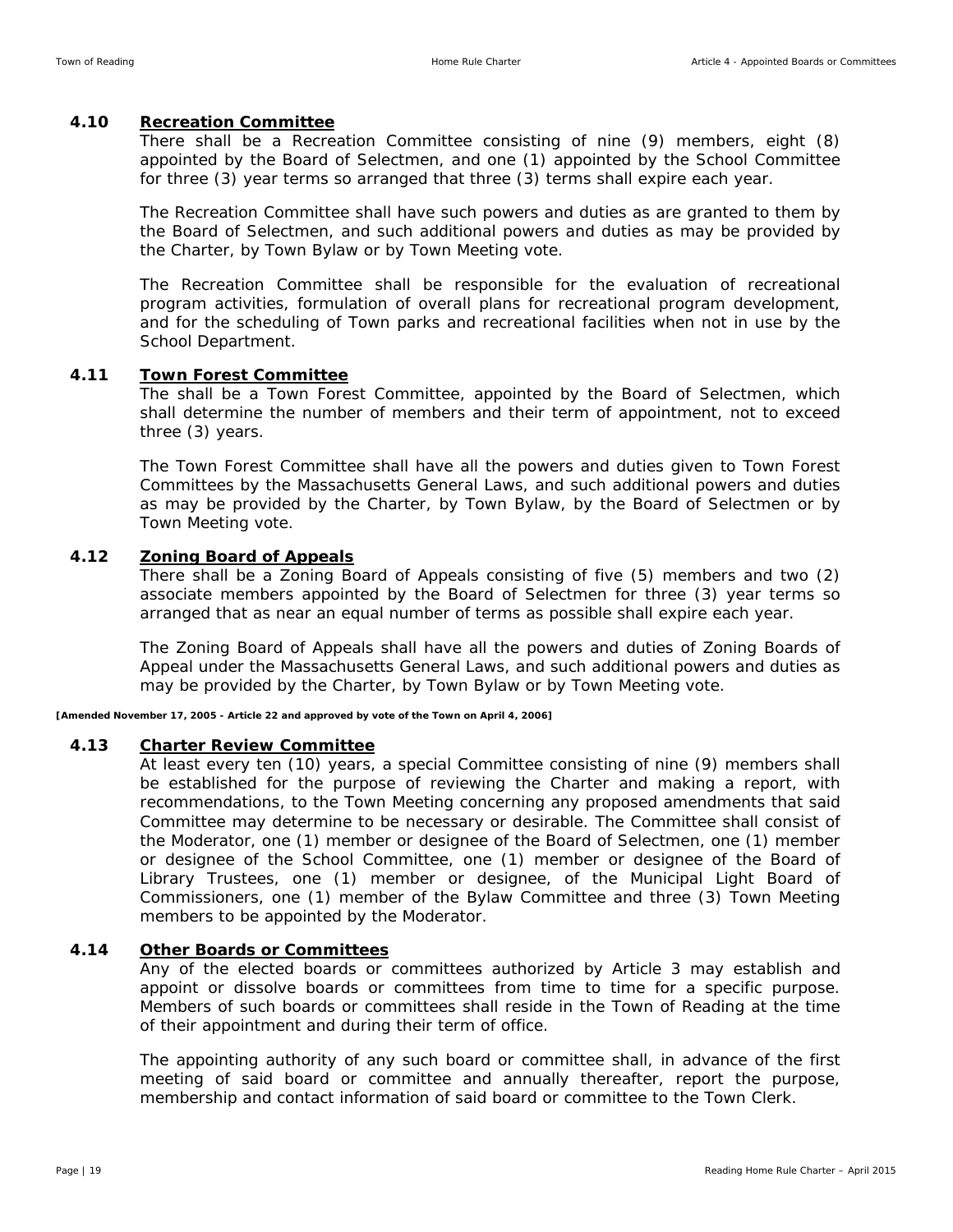**[Amended November 15, 2004 - Article 16 and approved by vote of the Town on April 5, 2005] [Amended November 15, 2010 - Article 15 and approved by vote of the Town on April 6, 2010]** 

# **4.15 Associate Membership**

All appointed boards or committees authorized by Article 4 may have associate members if specified in the Charter, Town Bylaw or Massachusetts General Laws. Associate members shall be appointed in the same manner as other members of the board or committee. All rules and regulations relating to associate membership on appointed boards or committees shall be set forth in the Bylaw or Charter provision defining the conduct of such bodies.

Associate members may not vote on any issue to be decided by the board or committee to which the individual is appointed as an associate member except as allowed by the Charter, Town Bylaw or the Massachusetts General Laws. Associates members of boards or committees serving as of the effective date of this Section 4.15 shall be allowed to serve until the end of their term or until June 30, 2015, whichever comes first.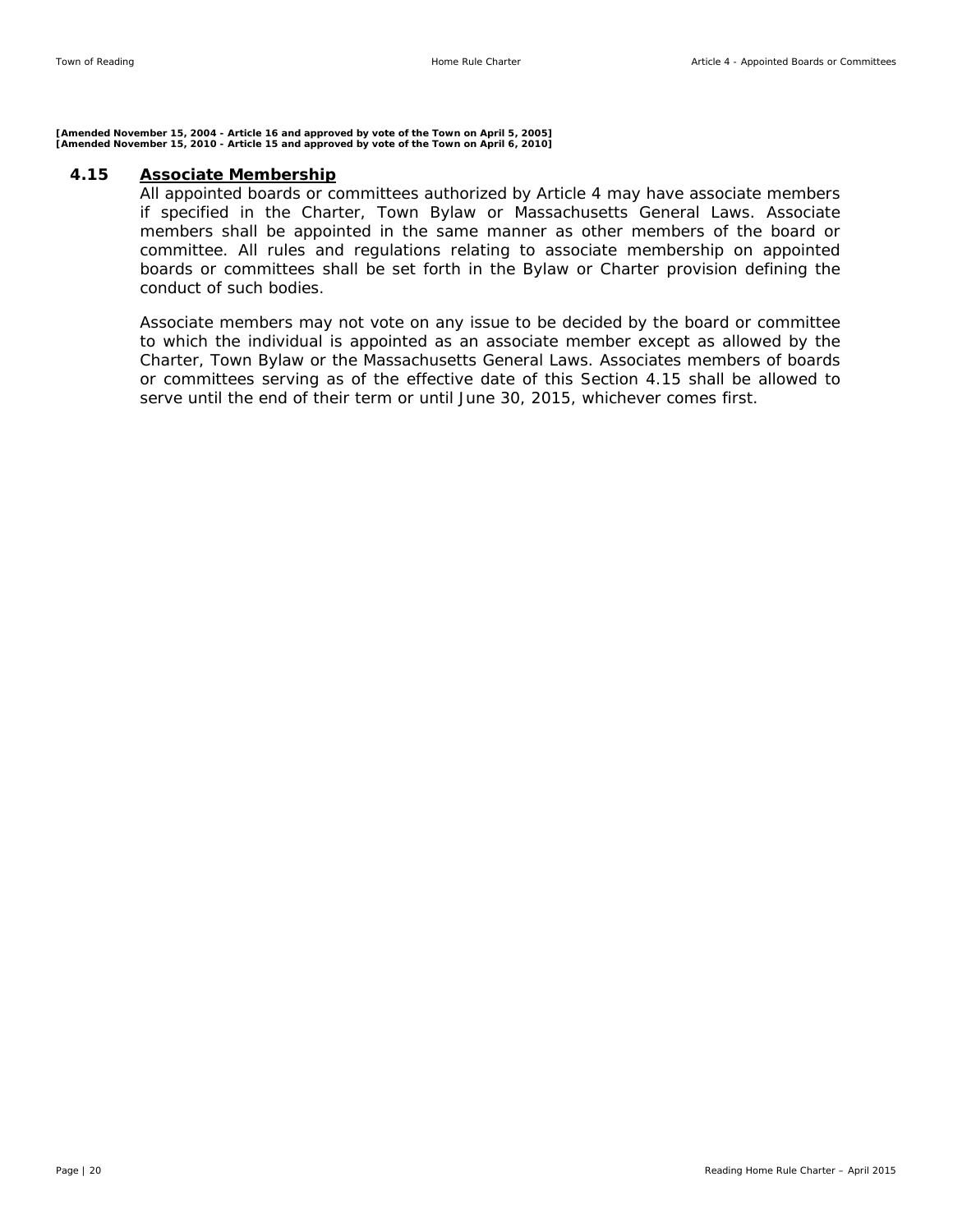# **ARTICLE 5 TOWN MANAGER**

# **5.1 Appointment, Qualifications and Term**

The Board of Selectmen shall appoint a Town Manager, who shall be appointed solely on the basis of his executive and administrative qualifications. He shall be a professionally qualified person of proven ability, especially fitted by education, training and previous experience. He shall have had at least five (5) years of full-time paid experience as a City or Town Manager or Assistant City or Town Manager or the equivalent level public or private sector experience.

The terms of the Town Manager's employment shall be the subject of a written contract, for a term not to exceed three (3) years, setting forth his tenure, compensation, vacation, sick leave, benefits, and such other matters as are customarily included in an employment contract. The Town Manager's employment contract shall be in accordance with and subject to the provisions of the Charter and shall prevail over any conflicting provision of any personnel bylaw, rule, or regulation. The Town Manager's compensation shall not exceed the amount annually appropriated for that purpose.

The Town Manager shall devote full time to his office and, except as expressly authorized by the Board of Selectmen, shall not engage in any other business or occupation. Except as expressly provided in the Charter, he shall not hold any other public elective or appointive office in the Town; provided, however, that, with the approval of the Board of Selectmen, the Town Manager may serve as the Town's representative to regional boards, commissions or similar entities, but shall not receive any additional salary from the Town for such services.

Upon the termination of the Town Manager's appointment, whether voluntary or otherwise, he may receive termination pay as determined by the Board of Selectmen, not to exceed twelve (12) months' salary in total. To be eligible for this benefit upon voluntary termination, the Town Manager shall provide the Board of Selectmen a minimum of sixty (60) days written notice of his intent to leave. This benefit shall not be available if the Town Manager is terminated for cause.

[Amended November 10, 1997 - Article 7 and approved by vote of the Town on March 24, 1998]<br>[Amended November 15, 2004 - Article 16 and approved by vote of the Town on April 5, 2005]<br>[Amended November 21, 2011 - Article 28

# **5.2 Powers and Duties**

The Town Manager shall be the Chief Administrative Officer of the Town and shall be responsible to the Board of Selectmen for the proper administration of all Town affairs placed in his charge by or under the Charter. The Town Manager's powers and duties shall include:

- **a** To supervise and be responsible for the efficient administration of all functions under his control, as may be authorized by the Charter, by Town Bylaw, by Town Meeting vote or by the Board of Selectmen, including all officers appointed by him and their respective departments.
- **b** To appoint and remove, subject to the civil service laws where applicable, the Police Chief, Fire Chief, Appraiser and all employees for whom no other method of appointment is provided in the Charter, except persons serving under the School Committee, Municipal Light Board of Commissioners or Board of Library Trustees, and appointments made by the representatives of the Commonwealth of Massachusetts. The Town Manager's appointment of the Police Chief and Fire Chief shall be subject to confirmation by the Board of Selectmen. The Town Manager's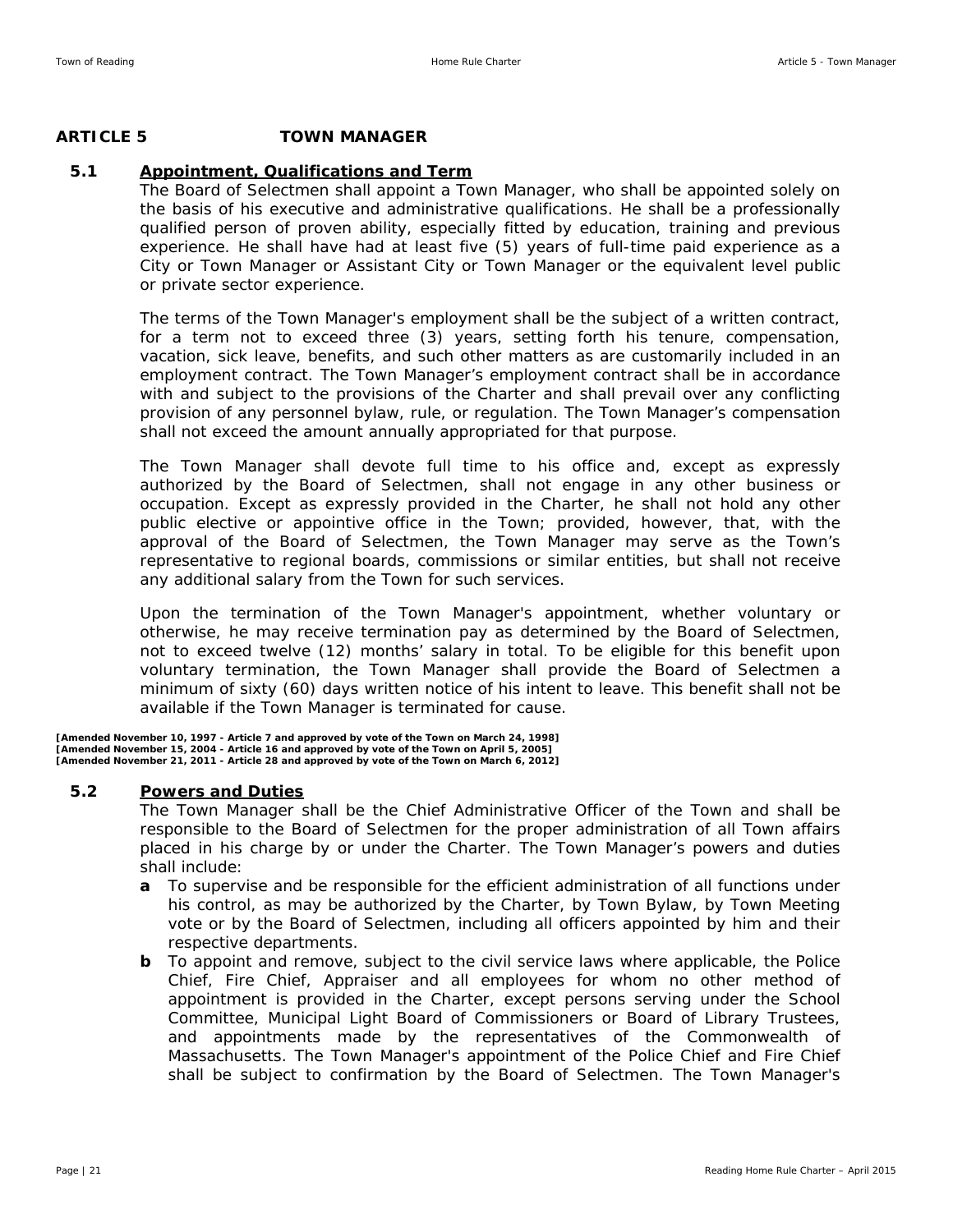appointment of the Appraiser shall be subject to confirmation by the Board of Assessors.

- **c** To administer all personnel policies, practices and related matters for all municipal employees as established by any compensation plan, personnel policy guide or Town Bylaw, and all collective bargaining agreements entered into by the Board of Selectmen on behalf of the Town.
- **d** To fix the compensation of all Town officers and employees appointed by him within the limits established by applicable appropriations and any compensation plan adopted by the Town Meeting.
- **e** To attend all regular and special meetings of the Board of Selectmen, unless excused at his own request, and to have a voice, but no vote, in all discussions.
- **f** To attend all sessions of Town Meetings and to answer all questions directed to him that are related to his office.
- **g** To see that all of the provisions of the Massachusetts General Laws, of the Charter, of the Town Bylaws, of Town Meeting votes, and of votes of the Board of Selectmen that require enforcement by him or Town Officers and employees subject to his direction and supervision are faithfully carried out.
- **h** To prepare and submit a proposed Annual Operating Budget and a Capital Improvements Program in accordance with Article 7.
- **i** To ensure that a full and complete record of the financial and administrative activities of the Town is kept, and to render a full report to the Board of Selectmen at the end of each fiscal year and at such other times as may be required by the Board of Selectmen.
- **j** To keep the Board of Selectmen fully informed as to the financial condition and needs of the Town and to make such recommendations to the Board of Selectmen as he may deem necessary or appropriate.
- **k** To have full responsibility for the rental and use of all Town facilities, except those under the care, custody, management and control of the School Committee, the Board of Library Trustees, the Municipal Light Board of Commissioners, or other boards or committees specified by Town Bylaw or Town Meeting vote. He or his designee shall be responsible for the maintenance and repair of all Town property under his control.
- **l** To inquire into the conduct of any Town Officer, employee or department under his control.
- **m** To keep a full and complete inventory of all real and personal property of substantial value belonging to the Town.
- **n** To serve as Chief Procurement Officer pursuant to the provisions of Massachusetts General Laws Chapter 30B and to be responsible for purchasing all supplies, materials, equipment, goods and services, except those of the School Committee and the Municipal Light Board of Commissioners; to negotiate and approve the award of all contracts for all departments and activities of the Town except those of the School Committee and Municipal Light Board of Commissioners; to examine the services performed for any Town Agency pursuant to any such contract; and to examine and inspect, or cause to be examined and inspected, the quality, quantity and conditions of materials, supplies, equipment or goods delivered to or received by any Town Agency.
- **o** To approve any warrants for the payment of Town funds prepared by the Accountant in accordance with the provisions of the Massachusetts General Laws; provided, however, that the approval of any such warrant by the Town Manager shall be sufficient to authorize payment by the Town Treasurer, and provided further that the Board of Selectmen shall approve such warrants in the event of a vacancy in the office of Town Manager.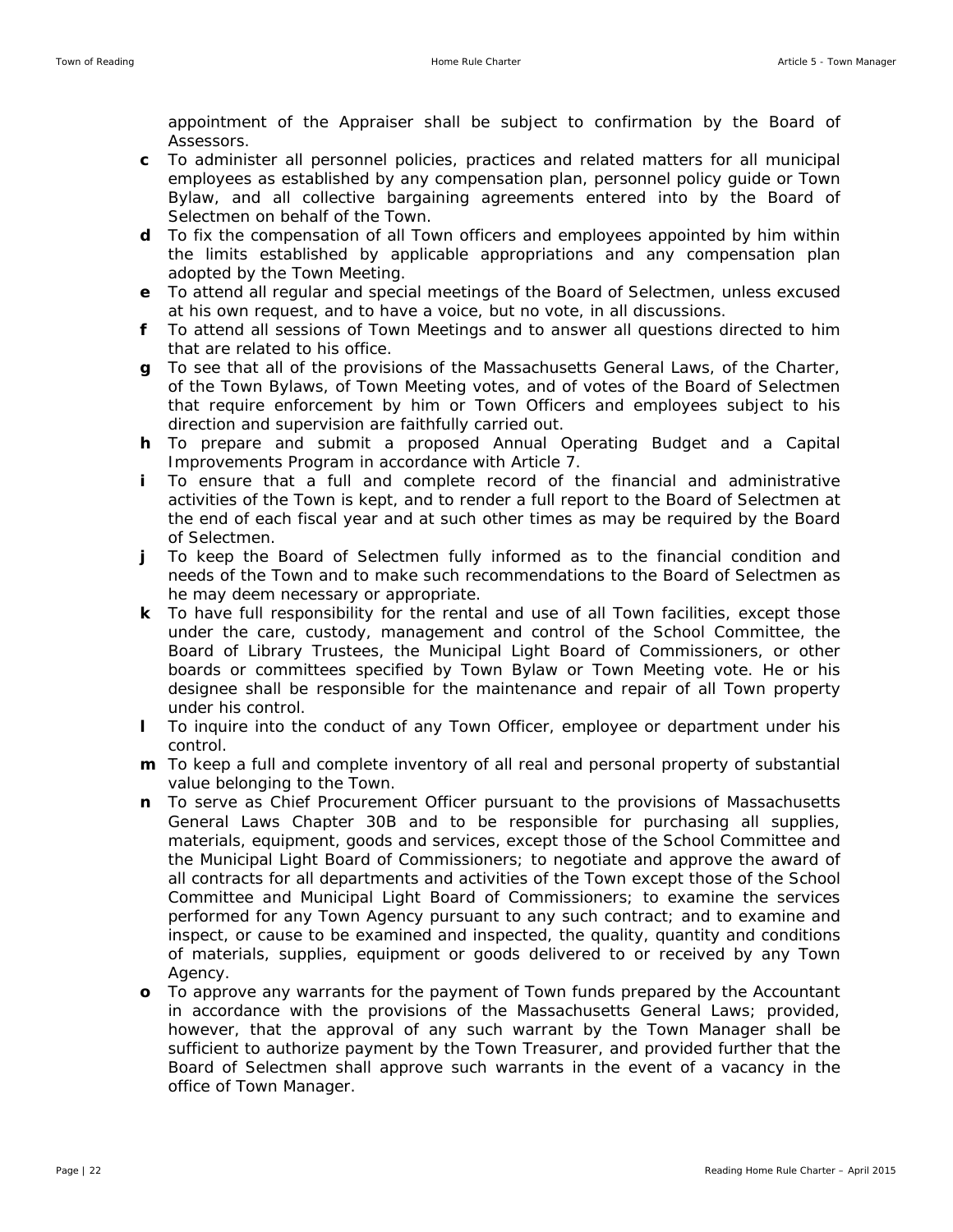- **p** To serve as the Executive Officer of the Town for the purposes of Massachusetts General Laws Chapter 258.
- **q** To perform any other duties required of him by the Charter, by Town Bylaw, by Town Meeting vote or by the Board of Selectmen.

**[Amended November 15, 2004 - Article 16 and approved by vote of the Town on April 5, 2005]** 

# **5.3 Ombudsman**

The Town Manager shall appoint a Town employee other than himself or herself to act as an Ombudsman to all citizens in their day-to-day contacts and dealings with the Town, its officials and boards or committees. The function of the Ombudsman shall be:

- **a** To direct the citizens to the proper Town Officer, board or committee to deal with the issue or concern of the citizen;
- **b** To set up appointments for citizens to meet with directors, department heads and boards or committees as appropriate;
- **c** To provide citizens with access to public information within the Town; and
- **d** To otherwise serve the public in connection with their dealings with the Town.

The office of the Town Ombudsman shall be clearly and conspicuously marked within the Town Hall.

**[Amended November 15, 2004 - Article 16 and approved by vote of the Town on April 5, 2005]** 

# **5.4 Acting Town Manager**

# **5.4.1 Temporary Absence**

By letter filed with the Town Clerk and the Board of Selectmen, the Town Manager shall designate a qualified individual to serve as Acting Town Manager during any anticipated temporary absence, not to exceed thirty (30) days.

# **5.4.2 Long-Term Absence**

In the event of the absence, incapacity or illness of the Town Manager in excess of thirty (30) days, the Board of Selectmen shall appoint a qualified individual to serve as Acting Town Manager until the Town Manager returns.

# **5.4.3 Vacancy**

When the office of Town Manager is vacant or the Town Manager is under suspension as provided in Section 5.5, the Board of Selectmen shall appoint a qualified individual to serve as Acting Town Manager under terms of employment to be determined by the Board of Selectmen. In the event of vacancy, the Board of Selectmen shall initiate recruitment for a new Town Manager without delay and shall appoint a new Town Manager within one hundred eighty (180) days.

# **5.4.4 Powers**

Except as authorized by a four-fifths (4/5) vote of the Board of Selectmen, the powers of an Acting Town Manager shall be limited to routine matters requiring immediate action and to making emergency temporary appointments to any Town office or employment within the scope of the Town Manager's responsibilities.

# **5.5 Removal Procedures**

The Board of Selectmen may remove the Town Manager from office as follows:

# **5.5.1 Notice**

By affirmative vote of a majority of its members, the Board of Selectmen may adopt a preliminary resolution of removal setting forth in reasonable detail the reason or reasons for the proposed removal. The preliminary resolution may suspend the Town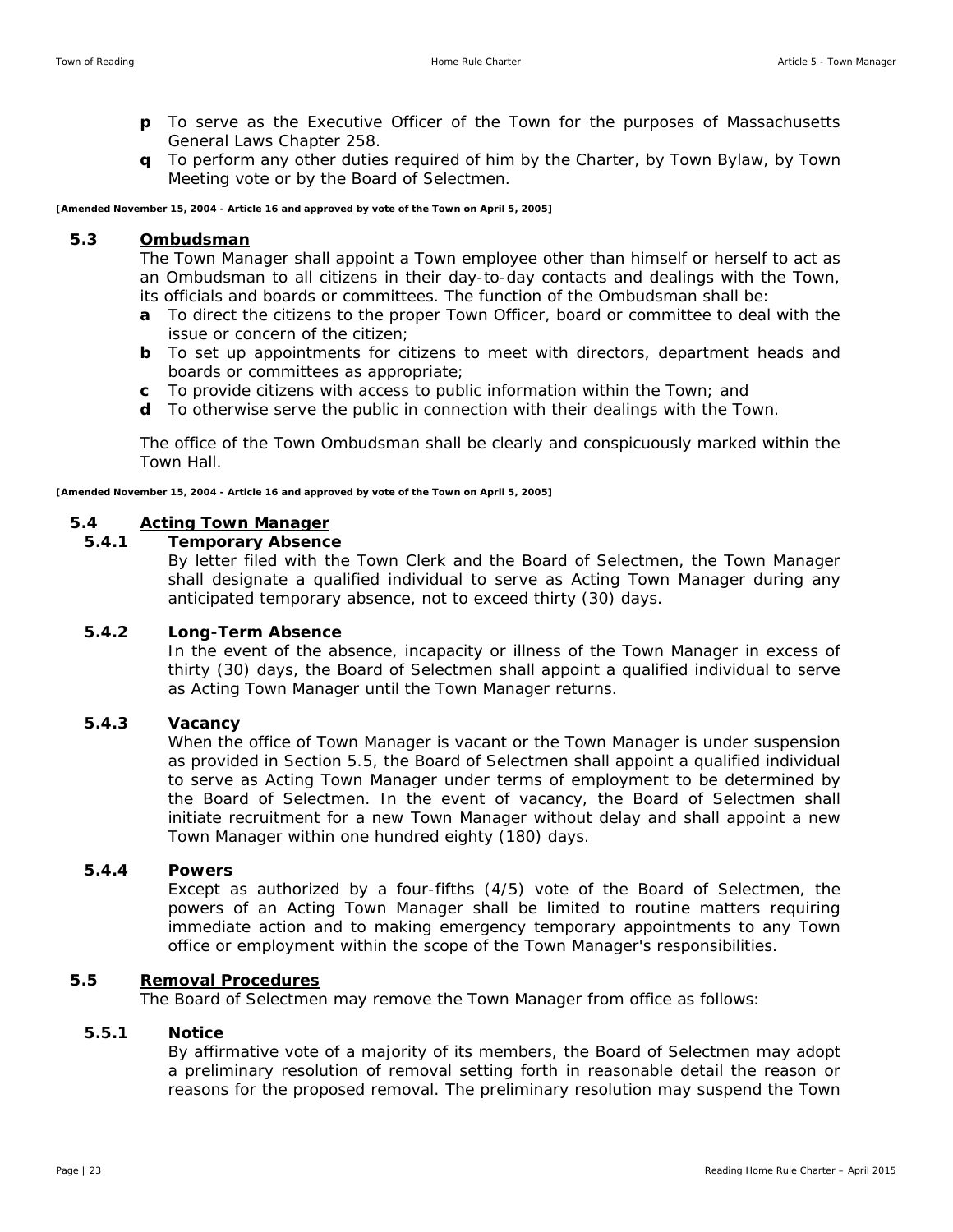Manager for a period not to exceed forty-five (45) days. A copy of the resolution shall be delivered to the Town Manager forthwith following its adoption.

# **5.5.2 Public Hearing**

Within five (5) days (see Section 8.5) after the delivery of the preliminary resolution of removal, the Town Manager may request a public hearing on the reasons cited for removal by filing a written request therefor with the Board of Selectmen. The hearing shall be convened by the Board of Selectmen not less than twenty (20) nor more than thirty (30) days after such request is submitted. Not less than five (5) days (see Section 8.5) prior to such hearing, written notice thereof shall be given to the Town Manager at his last known address. The time limitations set forth herein may be waived in writing by the Town Manager. Not less than forty-eight (48) hours prior to the time set for the commencement of the public hearing, the Town Manager may file a written statement with the Board of Selectmen responding to the reasons cited for the proposed removal. The Town Manager may be represented by counsel at the public hearing, and shall be entitled to present evidence, call witnesses and, personally or through counsel, question any witnesses appearing at the hearing.

**[Amended November 15, 2004 - Article 16 and approved by vote of the Town on April 5, 2005]** 

# **5.5.3 Removal**

The Board of Selectmen may, by a vote of a majority of its members, adopt a final resolution of removal, which shall be effective upon its adoption; provided, however, that such resolution shall not be adopted until:

- **a** Ten (10) days after the date of delivery to the Town Manager of the preliminary resolution of removal; or
- **b** If the Town Manager has made a timely request for a public hearing, five (5) days (see Section 8.5) after completion of the public hearing or forty-five (45) days after the adoption of the preliminary resolution, whichever occurs later.

Failure to adopt a final resolution of removal within the time limitations provided in this section shall be deemed to nullify the preliminary resolution of removal. The action of the Board of Selectmen in suspending or removing the Town Manager shall be final, it being the intention of this provision to vest all authority and fix all responsibility for such suspension or removal in the Board of Selectmen. The Town Manager shall continue to receive his salary until a final resolution of removal has become effective.

**[Amended November 15, 2004 - Article 16 and approved by vote of the Town on April 5, 2005]**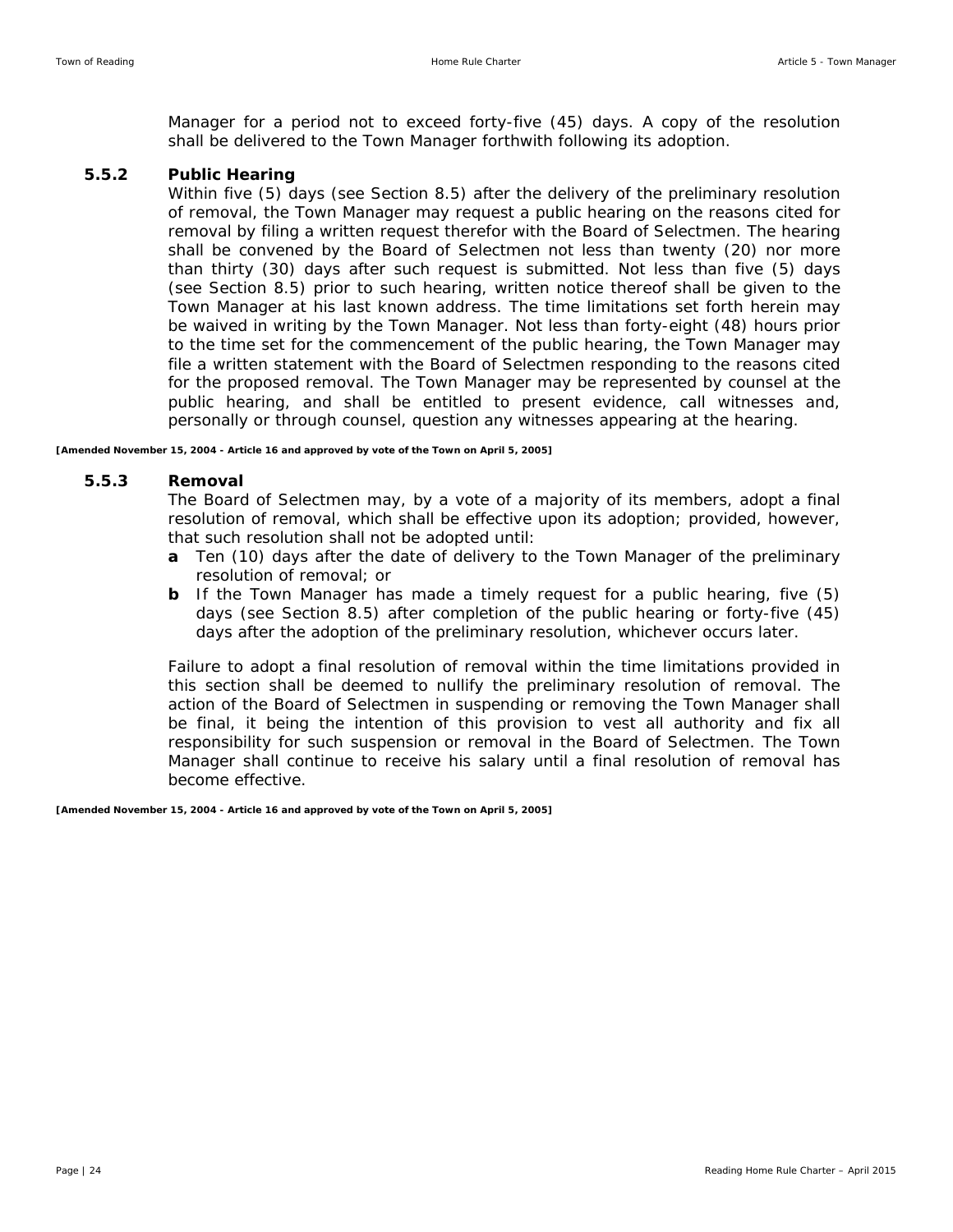# **ARTICLE 6 ADMINISTRATIVE ORGANIZATION**

# **6.1 Organization of Town Agencies**

The organization of the Town into operating Town Agencies shall be accomplished through the establishment of a Table of Organization that presents the organization of all Town Agencies. Such table shall be prepared by the Town Manager in consultation with the Board of Selectmen and may be revised from time to time.

**[Amended November 17, 2011 - Article 20 and approved by vote of the Town on April 5, 2011]** 

For the convenience of the public, the Table of Organization shall be printed as an appendix to, but not as part of, the Bylaws of the Town. The Table of Organization shall also be published annually in the Town Report.

**[Amended November 15, 2004 - Article 16 and approved by vote of the Town on April 5, 2005] [Amended November 17, 2011 - Article 20 and approved by vote of the Town on April 5, 2011] [Amended November 15, 2004 - Article 16 and approved by vote of the Town on April 5, 2005]** 

# **6.2 Town Counsel**

**Appointment and Qualifications** – The Board of Selectmen shall appoint a Town Counsel and fix his compensation within the amount annually appropriated for that purpose. The person appointed and employed by the Board of Selectmen as Town Counsel shall be a member in good standing of the bar of the Supreme Judicial Court of Massachusetts and of all other courts before which he has been admitted to practice. Any Special Counsel employed by the Board of Selectmen shall be a member in good standing of the bar of all courts before which he has been admitted to practice.

**Powers and Duties** – The Town Counsel shall provide legal advice, representation and litigation services to the Town, Town Agencies and Town Officers, as the Board of Selectmen or Town Manager may request or authorize.

**Vacancy** – If the Town Counsel is unable to perform his duties because of disability or absence or if the office is vacant because of resignation, dismissal or death, the Board of Selectmen may appoint a temporary Town Counsel to hold such office and exercise the powers and perform the duties until the Town Counsel can resume his duties, or until another Town Counsel is duly appointed.

**[Amended November 15, 2004 - Article 16 and approved by vote of the Town on April 5, 2005]** 

# **6.3 Town Accountant**

**Appointment, Qualification and Term of Office** – There shall be a Town Accountant, appointed by the Board of Selectmen. The Town Accountant shall be qualified in accordance with State law, and shall have appropriate prior full time accounting experience as determined by the Board of Selectmen.

The Town Accountant shall be appointed in March of every year for a one (1) year term to run from the first day of the following July and shall serve until the qualification of his successor.

**[Amended November 15, 2004 - Article 16 and approved by vote of the Town on April 5, 2005]** 

**Powers and Duties** – The Town Accountant shall be subject to the supervision of the Town Manager. In addition to the powers and duties conferred and imposed upon Town Accountants by the Massachusetts General Laws, his powers and duties shall include:

**a** To prescribe the methods of installation and exercise supervision of all accounting records of Town Agencies and Town Officers; provided, however, that any change in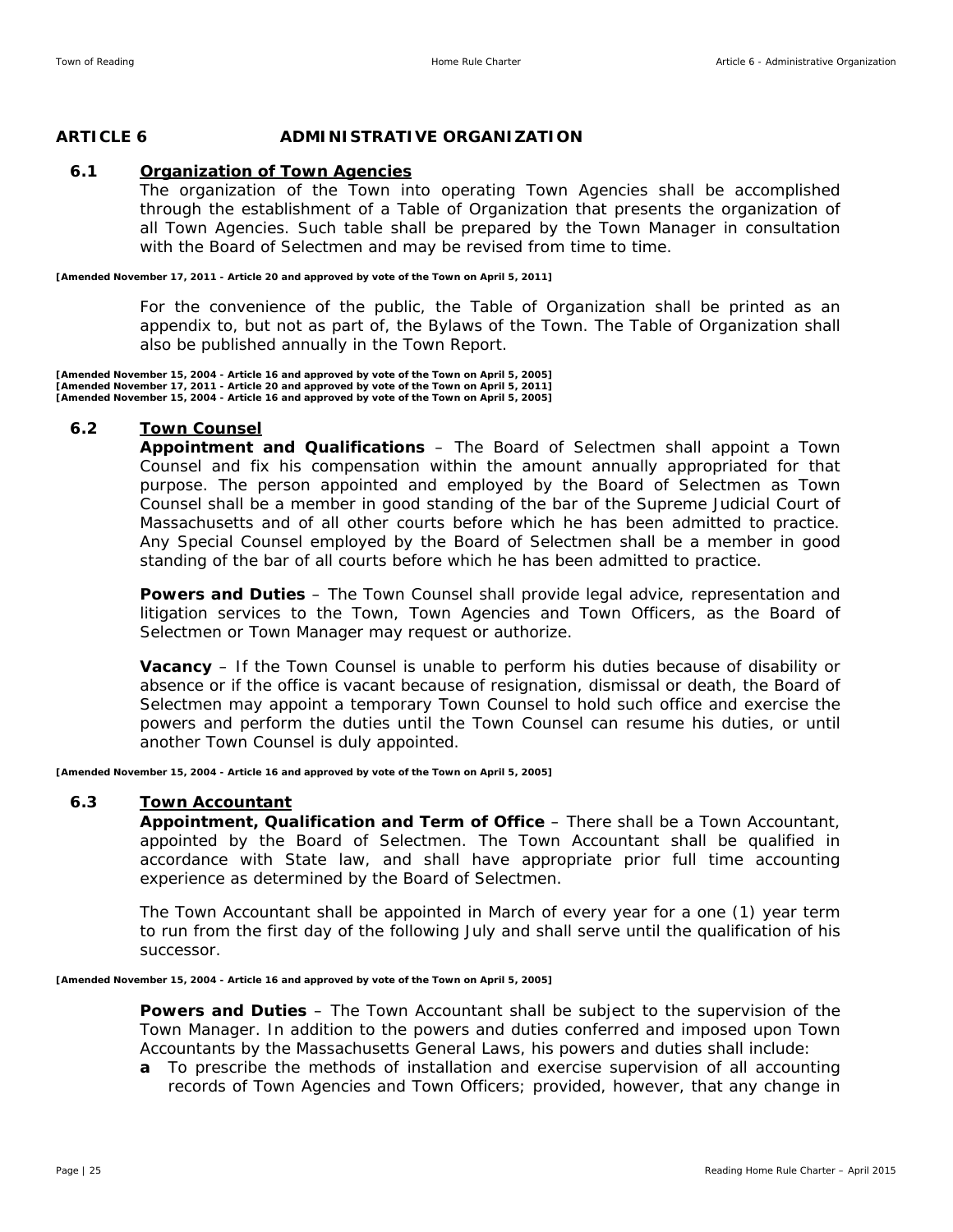the system of accounts shall be made only after consultation with the Town Manager and the Town Agencies affected.

- **b** To establish standard practices relating to all accounting matters and procedures and the coordination of systems throughout the Town, including clerical and office methods, records, reports and procedures as they relate to accounting matters; and to prepare and issue rules, regulations and instructions relating thereto that, when approved by the Town Manager, shall be binding upon all Town Agencies and employees.
- **c** To draw all warrants upon the Town Treasurer for the payment of bills, drafts and orders chargeable to the appropriations of the Town Meeting and other accounts.
- **d** Prior to submitting any warrant to the Town Manager, to examine and approve as not being fraudulent, unlawful or excessive, all bills, drafts and orders covered thereby. In connection with any such examinations, he may make inspection as to the quality, quantity and condition of any materials, supplies or equipment delivered to or received by any Town Agency or Town Officer. If, upon examination, it appears to the Town Accountant that any such bill, draft or order is fraudulent, unlawful or excessive, he shall immediately file with the Town Manager and Town Treasurer and Chairman of the Finance Committee a written report of his findings.
- **e** To be responsible for a continuous audit of all accounts and records of the Town wherever located.

**Vacancy** – If the Town Accountant is unable to perform his duties because of disability or absence or if the office is vacant because of resignation, dismissal or death, the Board of Selectmen may appoint a temporary Town Accountant to hold such office and exercise the powers and perform the duties until the Town Accountant can resume his duties, or until another Town Accountant is duly appointed, in the same manner as an original appointment, for the remainder of the unexpired term.

# **6.4 Town Treasurer**

**Appointment and Qualifications** – There shall be a Town Treasurer, appointed by the Town Manager. The Town Treasurer shall be qualified in accordance with the Massachusetts General Laws.

**[Amended November 15, 2004 - Article 16 and approved by vote of the Town on April 5, 2005]** 

The Board of Selectmen, upon the recommendation of the Town Manager, may combine the powers and duties of the Town Treasurer with those of the Town Collector, and the Town Manager may then appoint a Town Treasurer-Collector.

**Powers and Duties** – In addition to the powers and duties conferred and imposed upon Town Treasurers by the Massachusetts General Laws, the powers and duties of the Town Treasurer shall include:

- **a** To supervise and be responsible for the prompt deposit, safekeeping and management of all monies collected or received by the Town.
- **b** To be the custodian of all funds, moneys, securities or other things of value that are or have been given, bequeathed or deposited in trust with the Town for any purpose, including the preservation, care, improvement or embellishment of any of the Town's cemeteries or burial lots therein; to invest all sums held in trust as he determines to be appropriate after consultation with the Board of Commissioners of Trust Funds; and to distribute the income therefrom on the order of said Board.

**Vacancy** – If the Town Treasurer is unable to perform his duties because of disability or absence or if the office is vacant because of resignation, dismissal or death, the Town Manager may appoint a temporary Town Treasurer to hold such office and exercise the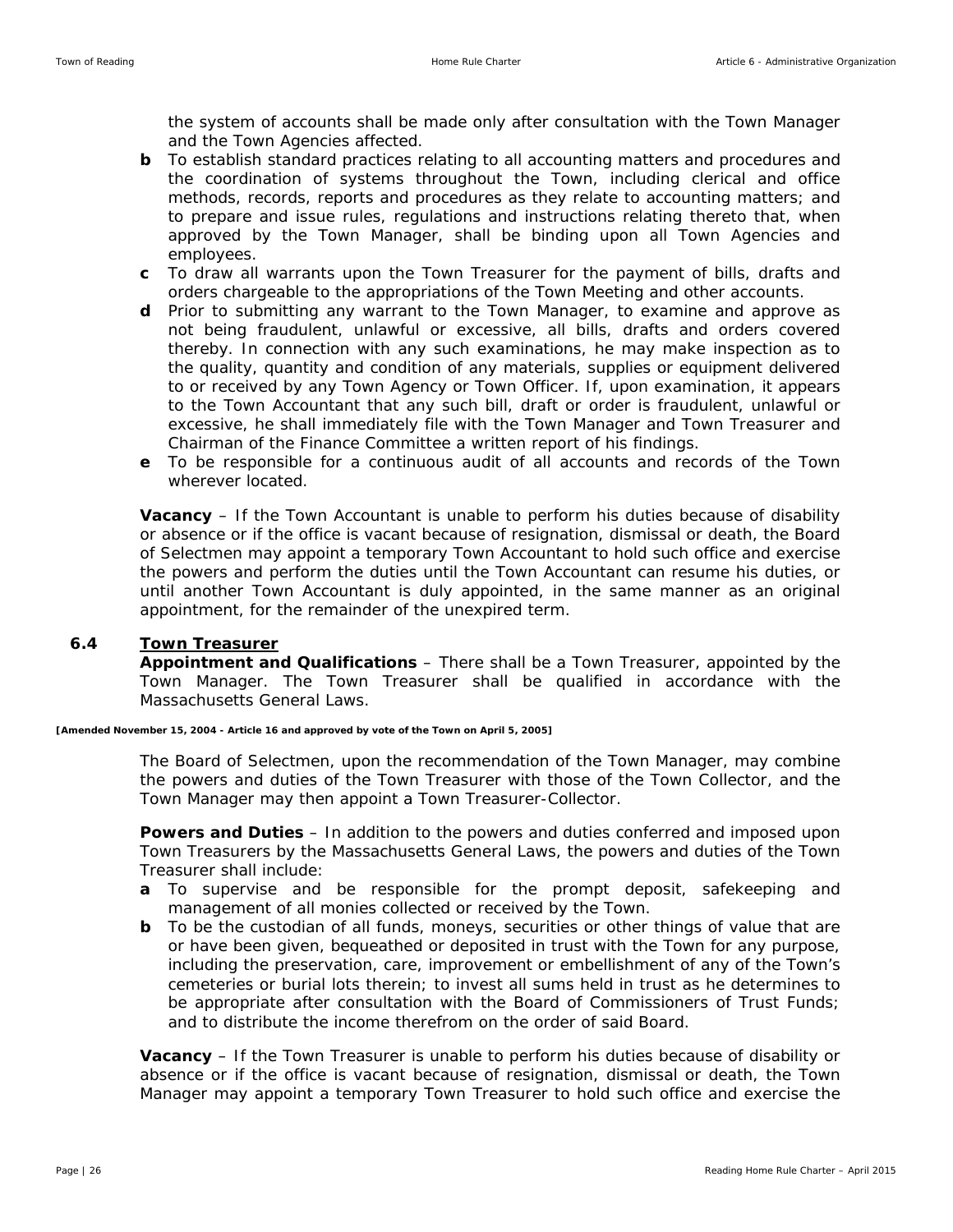powers and perform the duties until the Town Treasurer can resume his duties, or until another Town Treasurer is duly appointed.

# **6.5 Town Collector**

**Appointment and Qualifications** – There shall be a Town Collector, appointed by the Town Manager. The Town Collector shall be qualified in accordance with the Massachusetts General Laws.

The Board of Selectmen, upon the recommendation of the Town Manager, may combine the powers and duties of the Town Collector with those of the Town Treasurer, and the Town Manager may then appoint a Town Treasurer-Collector.

**Powers and Duties** – In addition to the powers and duties conferred and imposed upon Town Collectors by the Massachusetts General Laws, the powers and duties of the Town Collector shall include:

- **a** To be responsible for the collection and receipt of all sums and accounts due, owing or paid to the Town including taxes and fees, and shall act as the Town Collector of Taxes.
- **b** To report to the Town Manager at such times as he may direct or as he may deem appropriate, but at least semi-annually, as to all uncollected claims or accounts due or owing to the Town. Such reports shall include the Town Collector's recommendations as to whether suit should be instituted on behalf of the Town for the establishment or collection of any claim or account for the benefit of the Town.

**Vacancy** – If the Town Collector is unable to perform his duties because of disability or absence or if the office is vacant because of resignation, dismissal or death, the Town Manager may appoint a temporary Town Collector to hold such office and exercise the powers and perform the duties until the Town Collector can resume his duties, or until another Town Collector is duly appointed.

# **6.6 Town Clerk**

**Appointment and Qualifications** – There shall be a Town Clerk, appointed by the Town Manager. The Town Clerk shall be qualified in accordance with the Massachusetts General Laws.

**Powers and Duties** – The Town Clerk shall have all the powers and duties conferred and imposed upon Town Clerks by the Massachusetts General Laws or by Town Bylaw.

**Vacancy** – If the Town Clerk is unable to perform his duties because of disability or absence or if the office is vacant because of resignation, dismissal or death, the Town Manager may appoint a temporary Town Clerk to hold such office and exercise the powers and perform the duties until the Town Clerk can resume his duties, or until another Town Clerk is duly appointed.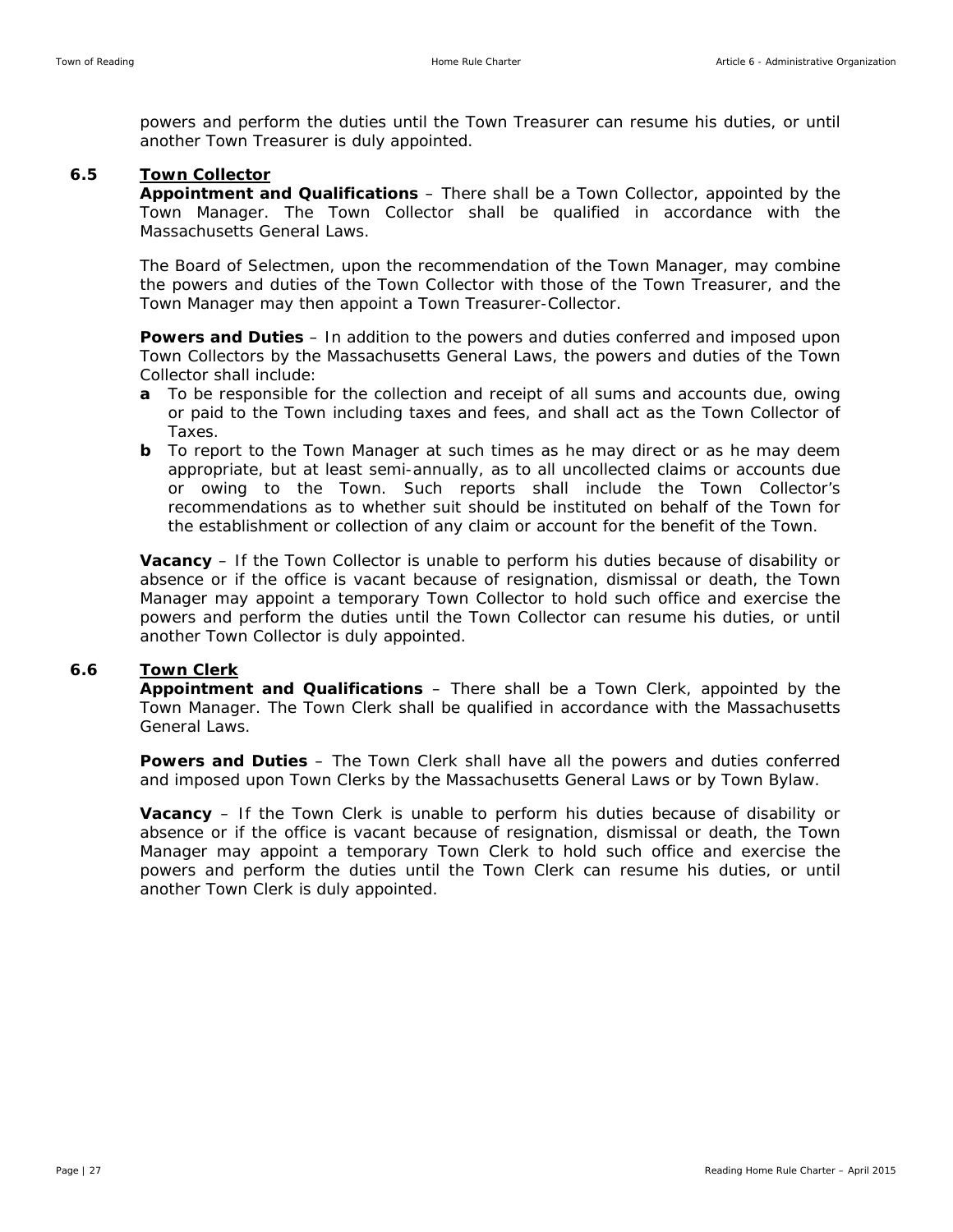# **ARTICLE 7 BUDGET AND CAPITAL IMPROVEMENTS PROGRAM**

# **7.1 Fiscal Year**

The fiscal year of the Town shall begin on July first (1st) and end on June thirtieth (30th), unless another provision is made by the Massachusetts General Laws.

# **7.2 Submission of Proposed Budget**

At least four (4) months before the start of the fiscal year and following consultation with the Board of Selectmen on the Municipal Government portions of the budget, the Town Manager shall submit to the Finance Committee a proposed budget for the ensuing fiscal year with an accompanying budget message and supporting documents. He shall simultaneously provide for the publication in a local news medium of a general summary of the proposed budget, and a notice stating the times and places where complete copies of his proposed budget shall be available for examination by the public.

**[Amended November 21, 2011 - Article 29 and approved by vote of the Town on March 6, 2012]** 

# **7.3 School Committee Budget**

The budget requested by the School Committee shall be submitted to the Town Manager at least five (5) months before the start of the fiscal year to enable him to prepare the total Town budget pursuant to Section 7.2.

# **7.3.1 Public Hearing**

At least fourteen (14) days before the meeting at which the School Committee is to vote on its budget request, the School Committee shall cause to be published in a local news medium a general summary of such budget request. The summary shall indicate specifically any major variations from the current year's budget and the reasons for such variations and a notice stating the times and places where complete copies of the budget shall be available for examination by the public, as well as the date, time and place, not less than seven (7) days (see Section 8.5) following such publication, when a public hearing shall be held by the School Committee on the budget request.

# **7.4 Budget Message**

The Budget Message submitted by the Town Manager shall explain the proposed budget for all Town agencies, both in fiscal terms and in terms of work programs. The Budget Message shall include a current Table of Organization and may include a proposed Table of Organization.

# **7.5 The Proposed Budget**

The proposed budget shall provide a complete financial plan for all Town funds and activities; shall be balanced to the funds available; and shall present the budget as requested by the School Committee for the ensuing year. Except as may otherwise be required by the Massachusetts General Laws or by the Charter, the proposed budget shall be in the form that the Town Manager deems desirable. In his presentation of the budget, the Town Manager shall make use of modern concepts of fiscal presentation so as to furnish a high level of information and maximum financial control. The proposed budget shall show the actual and estimated income and expenditures for the previous, current and ensuing fiscal years and shall indicate in separate sections:

- **a** Proposed expenditures for current operations during the ensuing fiscal year, detailed by Town Agency, function and work programs, and the proposed methods of financing such expenditures.
- **b** Proposed capital expenditures during the ensuing fiscal year, detailed by Town Agency, and the proposed method of financing each such capital expenditure.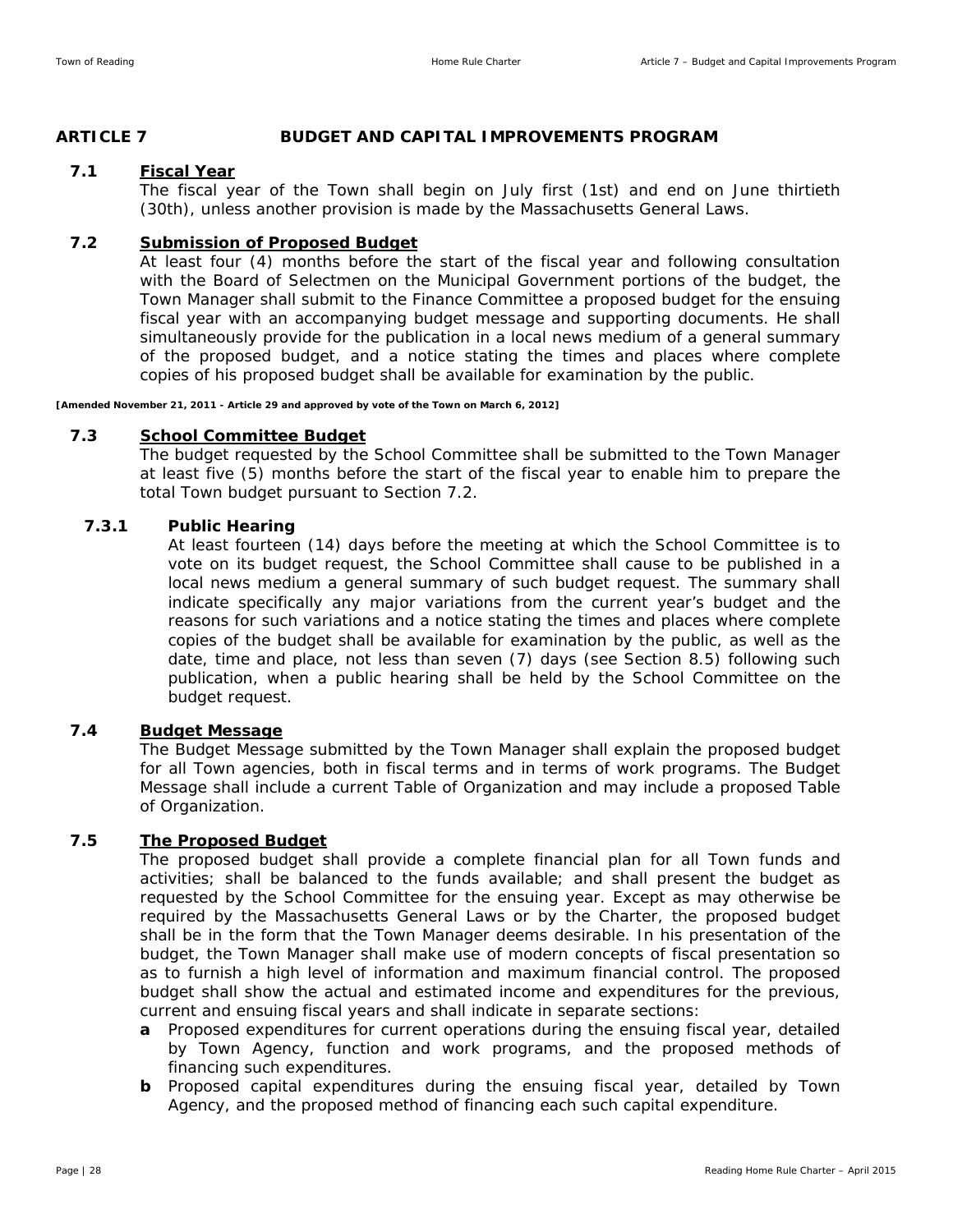- **c** Estimated surplus revenue and free cash at the end of the current fiscal year, including estimated balances in any special accounts established for specific purposes.
- **d** All encumbered funds from prior fiscal years.

# **7.6 Action on the Budget**

# **7.6.1 Public Hearing**

The Finance Committee shall, forthwith upon receipt of the proposed budget, provide for publication in a local news medium of a notice stating the date, time and place, not less than five (5) nor more than fourteen (14) days following such publication, when a public hearing shall be held by the Finance Committee on the proposed budget.

# **7.6.2 Finance Committee Meetings**

The Finance Committee shall consider in public meetings the detailed expenditures proposed by the Town Manager for each Town Agency, and may confer with representatives of any such Town Agency in connection with such considerations. The Finance Committee may require the Town Manager or any other Town Agency to provide such additional information as it deems necessary or desirable in furtherance of its responsibilities.

# **7.6.3 Presentation to the Town Meeting**

The Finance Committee shall file a report of its recommendations with the Town Clerk in sufficient time to be distributed to all Town Meeting Members at least fourteen (14) days before action on the budget Warrant Article is to begin. The budget to be acted upon by the Town Meeting shall be the budget as proposed by the Finance Committee; provided, however, that such budget may be amended by the Town Meeting.

**7.6.4** All Warrant Articles requiring an appropriation shall be considered and reported thereon by the Finance Committee.

# **7.7 Capital Improvements Program**

The Town Manager shall submit a Capital Improvements Program to the Board of Selectmen and the Finance Committee at least thirty (30) days before the date fixed for submission of his proposed budget. Such Capital Improvements Program shall contain:

- **a** A general summary of its contents;
- **b** A list of all capital improvements proposed to be undertaken during the ensuing five (5) years, with supporting information as to the need for each capital improvement; and
- **c** Cost estimates, methods of financing and recommended time schedules for each such capital improvement.

The Capital Improvements Program may further contain the estimated annual cost of operating and maintaining each such capital improvement. This information may be annually revised with regard to the capital improvements still pending or in the process of being acquired, improved or constructed.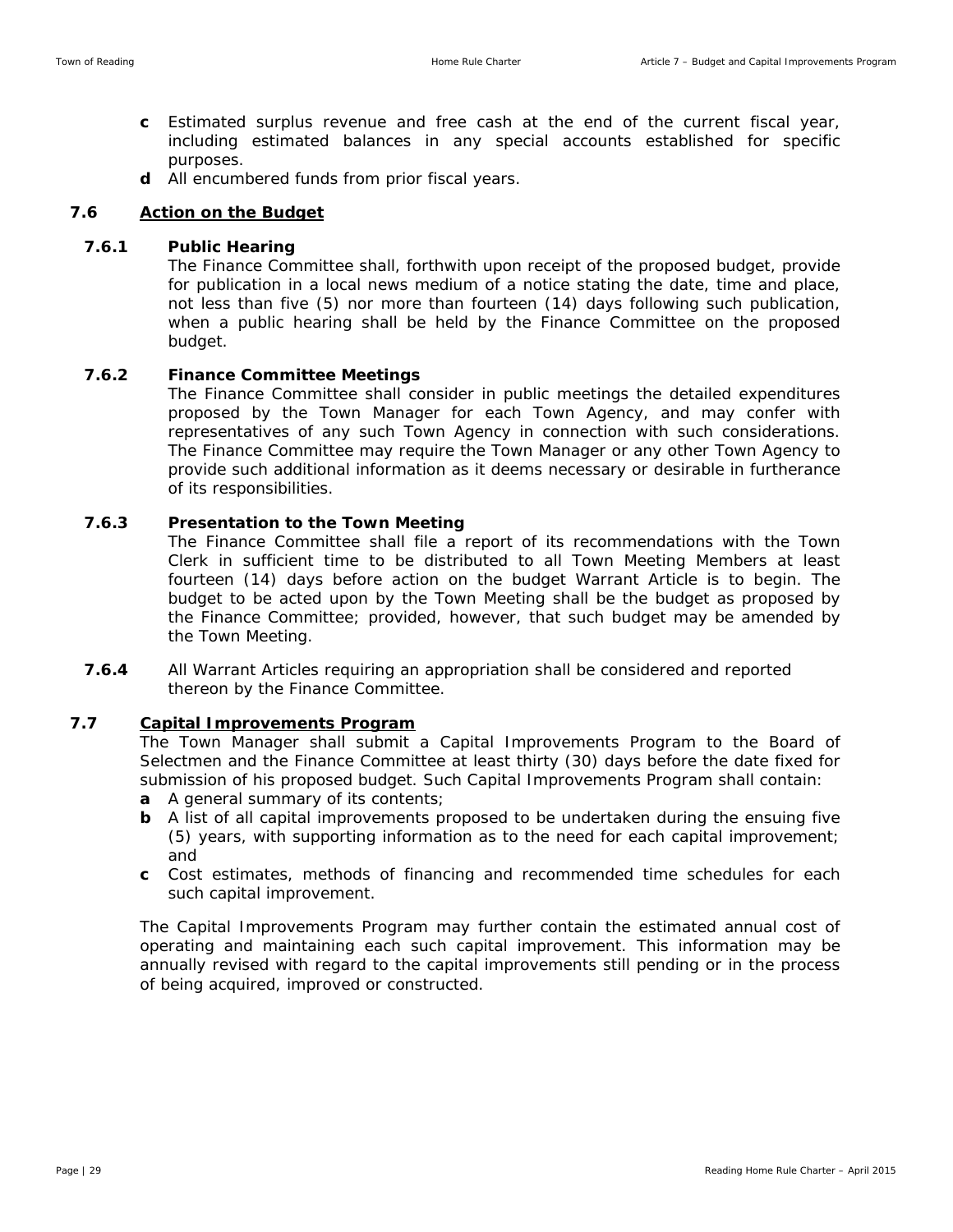# **ARTICLE 8 GENERAL PROVISIONS**

# **8.1 Charter Changes**

This Charter may be replaced, revised or amended in accordance with the procedures made available by Article LXXXIX of the amendments to the Constitution of the Commonwealth of Massachusetts and Chapter 43B of the Massachusetts General Laws.

**[Amended November 19, 2001 - Article 11] [Amended November 15, 2004 - Article 16 and approved by vote of the Town on April 5, 2005]** 

# **8.2 Severability**

If any provision of the Charter shall be found invalid for any reason in a court of competent jurisdiction, such invalidity shall be construed as narrowly as possible, and the balance of the Charter shall be deemed to be amended to the minimum extent necessary, so as to secure the purposes thereof, as set forth in the Preamble.

# **8.3 Specific Provisions Prevail**

To the extent that any specific provision of the Charter may conflict with any provision expressed in general terms, the specific provision shall be deemed to prevail.

# **8.4 References to Massachusetts General Laws**

All references to the Massachusetts General Laws contained in the Charter refer to the General Laws of the Commonwealth of Massachusetts and are intended to include any amendments or revisions to such chapters and sections or to the corresponding chapters and sections of any rearrangement of the Massachusetts General Laws enacted subsequent to the adoption of the Charter.

**[Amended November 15, 2004 - Article 16 and approved by vote of the Town on April 5, 2005]** 

# **8.5 Computation of Time**

In computing time under the Charter, if seven (7) days or less is specified, only days that Town Hall is open to the general public shall be counted; if more than seven (7) days is specified, every calendar day shall be counted.

# **8.6 Number and Gender**

Words importing the singular number may extend and be applied to several persons or things, words importing the plural number may include the singular, and words importing the masculine gender shall include the feminine gender.

# **8.7 Rules and Regulations**

A copy of all Rules and Regulations adopted by any Town Agency shall be filed in the Office of the Town Clerk and made available for review by any person upon request provided, however, that such Rules and Regulations shall become effective ten (10) days following their adoption, whether or not they are so filed.

**[Amended November 15, 2004 - Article 16 and approved by vote of the Town on April 5, 2005]** 

# **8.8 Procedures of Boards or Committees**

# **8.8.1 Meetings**

All boards or committees shall meet in compliance with Open Meeting Laws at such times and places as they may, by their own rules, prescribe. Additional meetings of any board or committee shall be held on the call of the respective chair or by a majority of the members thereof.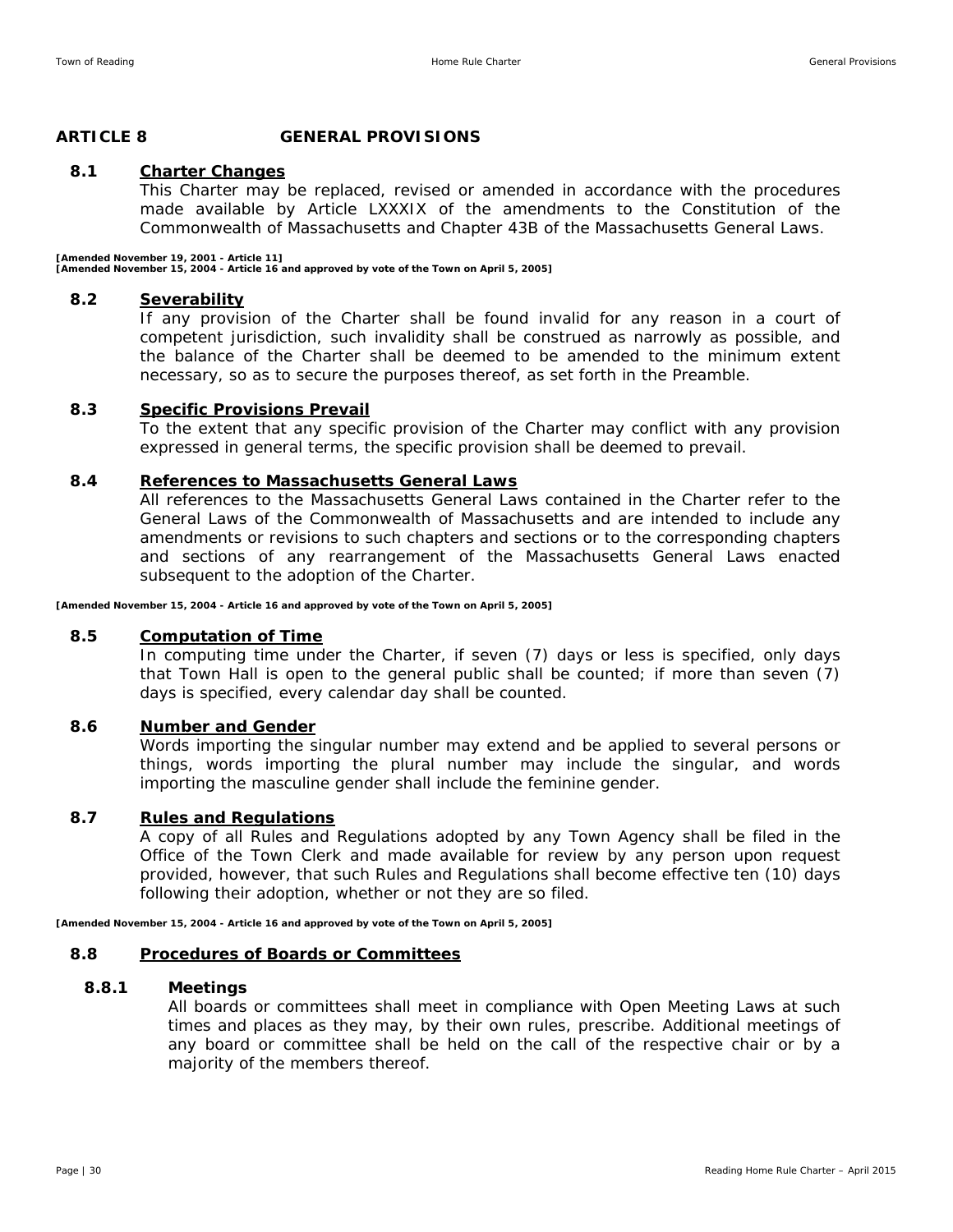# **8.8.2 Rules and Minutes**

Each board or committee shall determine its own rules and order of business unless otherwise provided by the Charter or by Town Bylaw and shall provide for the keeping of minutes of its proceedings. Copies of these rules and minutes shall be publicly available in the Office of the Town Clerk and in the Library.

# **8.8.3 Voting**

Except on procedural matters, all votes of all boards or committees shall be taken by a show of hands, or roll call vote, the results of which shall be recorded in the minutes. A majority vote shall be necessary to adopt any motion, order, appointment or approval to take any action not entirely procedural in nature.

# **8.8.4 Quorum**

A majority of the number of members of a board or committee specified in the Charter or other action creating such board or committee shall constitute a quorum thereof, but a smaller number may adjourn a board or committee meeting from time to time.

**[Amended November 15, 2004 - Article 16 and approved by vote of the Town on April 5, 2005]** 

# **8.9 Elections**

# **8.9.1 Annual Town Elections**

The choice of elected Town Officers and Town Meeting Members, as well as referendum questions, shall be acted upon and determined on the date fixed by Town Bylaw by voters on official ballots without party or other designation.

# **8.9.2 Procedures**

All elections held pursuant to the Charter shall be conducted in accordance with the election laws of the Commonwealth of Massachusetts.

**8.9.3** Any town wide election shall be held at the same time for each precinct at a place or places designated by the Board of Selectmen.

**[Amended November 15, 2004 - Article 16 and approved by vote of the Town on April 5, 2005]** 

# **8.10 Vacancies on Boards or Committees**

Whenever a new board or committee is established, or a vacancy occurs on any existing board or committee, the appointing authority shall forthwith cause notice of the vacancy to be publicly available for not less than fifteen (15) days. Any person who desires to be considered for appointment to the position may, prior to the time the position is actually filled, file with the Town Clerk a statement setting forth his interest in and qualifications for the position.

**[Amended November 13, 1986 - Article 17 and approved by vote of the Town on March 23, 1987] [Amended November 15, 2004 - Article 16 and approved by vote of the Town on April 5, 2005]** 

# **8.11 Recall Procedures**

# **8.11.1 Application**

Any holder of an elective office, other than a Town Meeting Member, with more than six (6) months remaining in the term for which he was elected, may be recalled therefrom by the voters in the manner provided in this section. No recall petition shall be filed against a Town Officer within three (3) months after he takes office.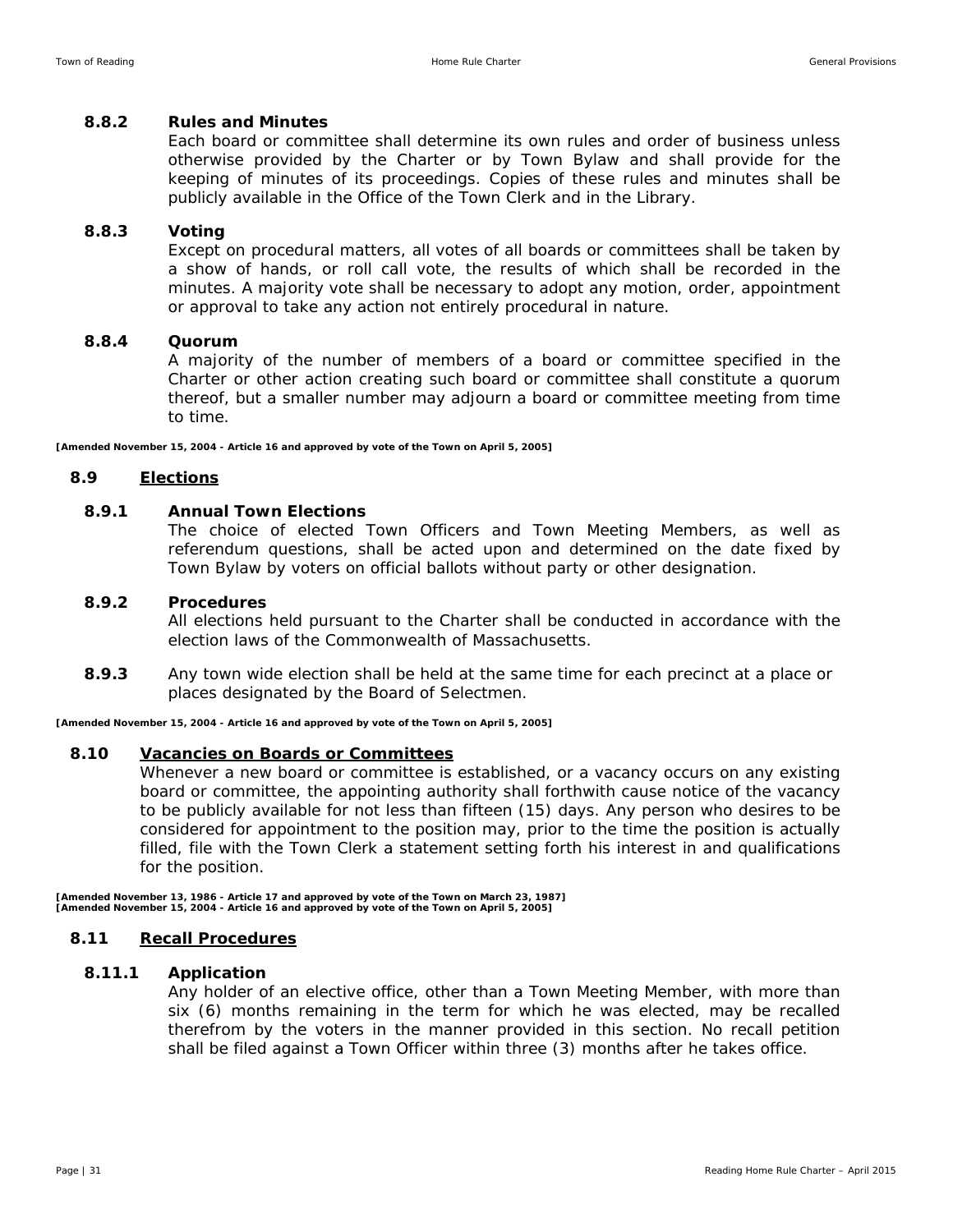# **8.11.2 Recall Petition**

Two hundred and fifty (250) or more voters, including at least twenty-five (25) voters from each of the precincts into which the Town is divided, may file with the Town Clerk an affidavit containing the name of the Town Officer whose recall is sought and a sworn statement of the grounds upon which the affidavit is based. The Town Clerk shall, within twenty-four (24) hours of receipt, submit the affidavit to the Board of Registrars of Voters who shall forthwith certify thereon the number of signatures that are names of voters. A copy of the affidavit shall be entered in a record book to be kept in the office of the Town Clerk.

If the affidavit contains sufficient signatures, the Town Clerk shall deliver to the first ten voters listed upon the affidavit, blank petition forms, in such number as requested, demanding such recall, with his signature and official seal attached thereto. They shall be dated and addressed to the Board of Selectmen; shall contain the names of all persons to whom they are issued, the name of the person whose recall is sought and the grounds for recall as stated in the affidavit; and shall demand the election of a successor to the office held by such person. The recall petitions shall be returned and filed with the Town Clerk within twenty-one (21) days following the date of the filing of the affidavit, signed by at least ten percent (10%) of the voters and containing their names and addresses; provided, however, that not more than twenty-five percent (25%) of the total number signatures may be from voters registered in any one precinct.

# **8.11.3 Recall Election**

If the petition is certified by the Board of Registrars of Voters to be sufficient, it shall forthwith submit the petition with its certificate to the Board of Selectmen. Upon its receipt of the certificate, the Board of Selectmen shall forthwith give written notice of the petition and certificate to the Town Officer whose recall is sought, by mail, postage prepaid, to his address as shown on the most recent voting list; and shall cause notice of the petition and certificate to be publicly available. If such Town Officer does not resign his office within five (5) days after the date of such notice, the Board of Selectmen shall order an election to be held not less than 64 days or not more than 90 days from the date the board of selectmen orders the election; provided, however, that if any other town election is to occur not less than 70 days or not more than 90 days after the date of the certificate, the Board of Selectmen shall hold the recall election on the date of such other election.

If a vacancy occurs in said office after a recall election has been ordered, the election shall nevertheless proceed as provided in this section, and the ballots for candidates shall, notwithstanding a recall provision to the contrary, be counted to determine a successor in office.

# **8.11.4 Nomination of Candidates**

No Town Officer whose recall is sought may be a candidate to succeed himself in the recall election. The nomination of candidates, the publication of the Warrant for the recall election, and the conduct of the election shall all be in accordance with the provisions of law relating to elections.

# **8.11.5 Propositions on Ballot**

Ballots used in a recall election shall state the following propositions in the order indicated:

For the recall of (name of Town Officer) Against the recall of (name of Town Officer)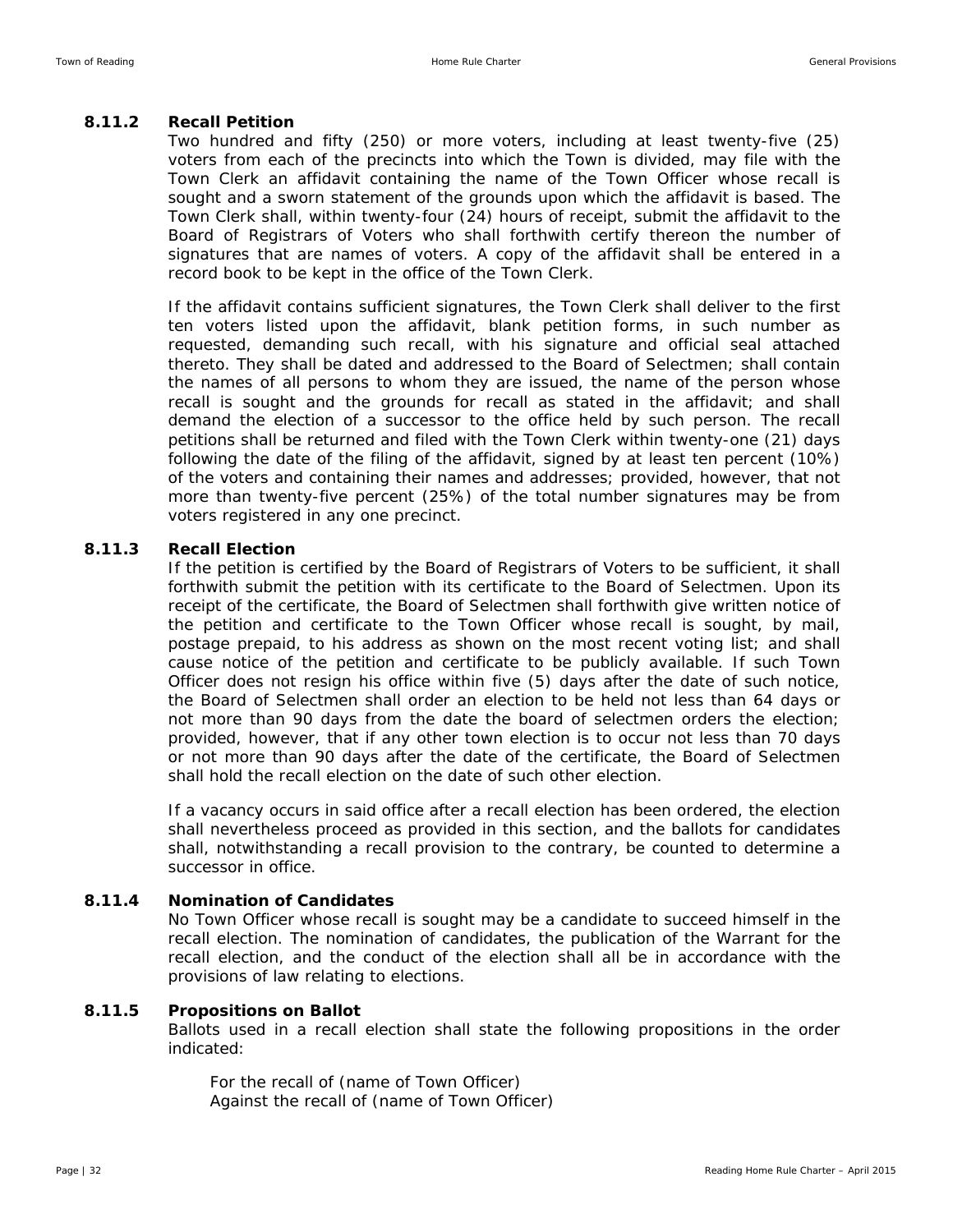Adjacent to each proposition, there shall be a place to vote for either of the said propositions. After the proposition shall appear the word "candidates" and the names of candidates nominated pursuant to Massachusetts General Laws Chapter 54, Section 42.

If a majority of the votes cast upon the question of recall is in the affirmative, the candidate receiving the highest number of votes shall be declared elected and the incumbent shall be deemed removed upon the qualification of his successor, who shall hold office during the unexpired term; provided, however, that, if the successor fails to qualify within five (5) days after receiving notification of his election, the incumbent shall thereupon be deemed removed and the office shall be deemed vacant.

If a majority of votes cast upon the question of recall is in the negative, no candidate shall be declared elected, and the Town Officer whose recall was sought shall continue in office for the remainder of his unexpired term, subject to recall as before.

# **8.11.6 Repeat of Recall Petition**

No recall petition shall be filed against a Town Officer subjected to a recall election and not recalled thereby, until at least six (6) months after the election at which his recall was submitted to the voters.

**[Amended November 15, 2004 - Article 16 and approved by vote of the Town on April 5, 2005]** 

# **8.12 Removal of an Appointed Board or Committee Member**

- **8.12.1** The appointing authority may remove an appointed member of a board or committee with more than six (6) months remaining in the term for which he was appointed. The process for such removal may be initiated in any of three methods:
	- **a** The appointing authority may, by majority vote, cause a notice of removal to be filed with the Town Clerk;
	- **b** A board or committee may, by majority vote, submit a written request that the appointing authority remove one of its members, specifying the grounds for such removal request in writing and causing a notice of removal to be filed with the Town Clerk;
	- **c** One hundred (100) or more voters may file with the Town Clerk a petition requesting the removal of a member of a board or committee, specifying the grounds for such removal. Upon certification by the Board of Registrars of Voters of a sufficient number of valid signatures, the Town Clerk shall immediately notify the appointing authority thereof.

# **8.12.2 Public Hearing**

A public hearing shall be convened by the appointing authority not less than twenty (20) nor more than thirty (30) days after a notice, request or valid petition for removal is filed with the Town Clerk. Not less than five (5) days (see Section 8.5) prior to such hearing, written notice thereof shall be given by the Town Clerk to the board or committee member whose removal is sought, by mail, postage prepaid, to his last known address. Not less than forty-eight (48) hours prior to the time set for the commencement of the public hearing, the board or committee member shall be entitled to file a written statement with the appointing authority responding to the reasons cited for the proposed removal. The board or committee member may be represented by counsel at the public hearing, and shall be entitled to present evidence, call witnesses and, personally or through counsel, question any witnesses appearing at the hearing.